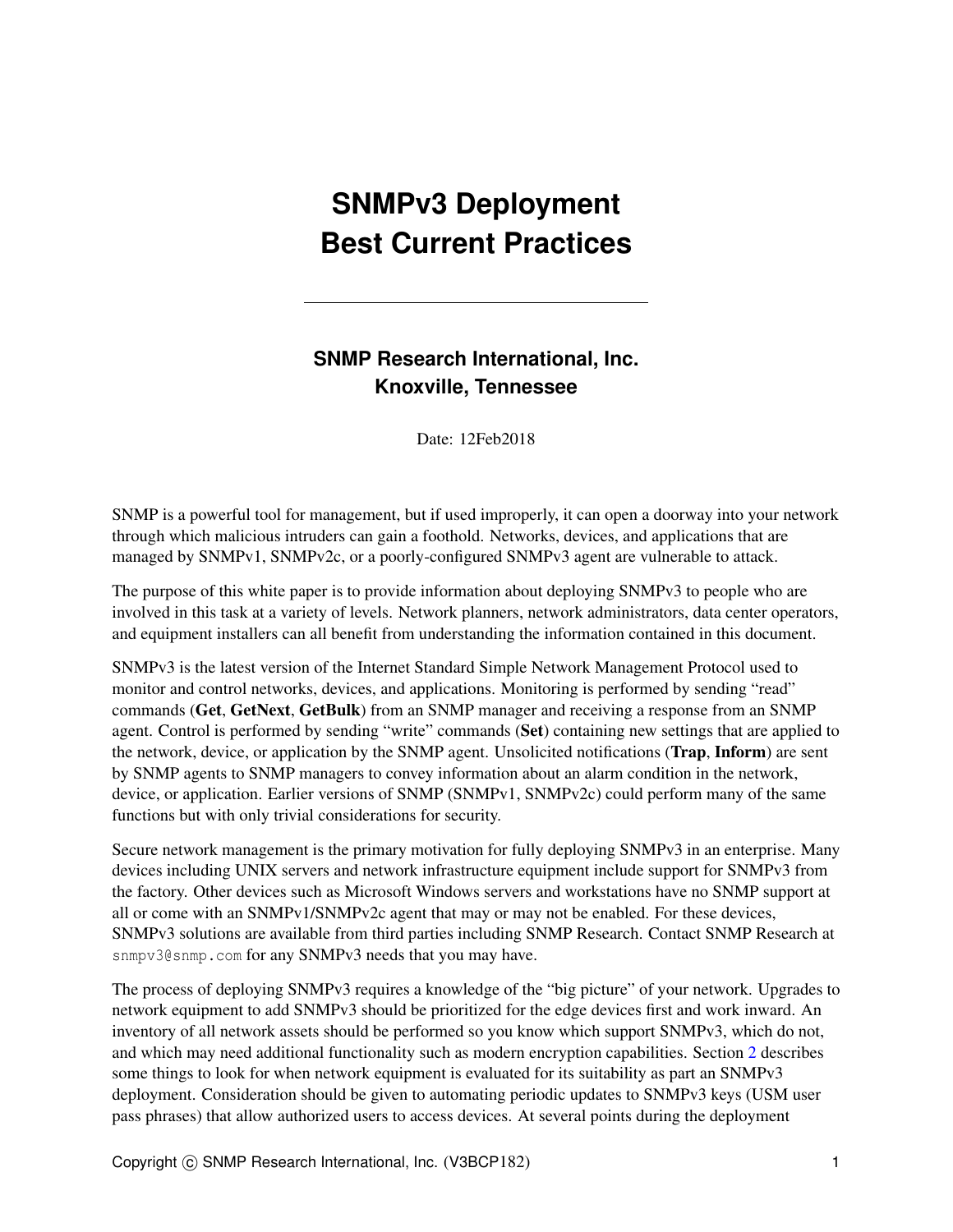process, the network should be evaluated by a tool that scans for vulnerabilities and recommends changes to increase security.

This document uses SNMPv3 terminology such as command responder, notification originator, proxy forwarder, context name, context engineID, authentication protocol, and privacy protocol. Readers who are already familiar with these terms and understand their differences can skip ahead to Section [2.](#page-5-0)

### <span id="page-1-0"></span>**1.1 SNMP Applications**

Readers should be familiar with the terms SNMP manager and SNMP agent and understand their differences. The SNMPv3 specification describes agents and managers this way:

- SNMP Agent This is an SNMP entity typically containing a command responder application and a notification originator application.
- SNMP Manager This is an SNMP entity typically containing a command generator application and a notification receiver application.

Many conversations about SNMP include the word "agent" even if it does not involve an SNMP entity acting in the agent role. Likewise, many conversation about SNMP include the word "proxy" even if it does not involve an SNMP entity that contains a proxy forwarder application. It is important to use SNMP terms properly.

To be clear:

- A command generator sends SNMP Get, GetNext, GetBulk, and Set messages. It expects to receive an SNMP Response or Report message in reply.
- A command responder receives SNMP Get, GetNext, GetBulk, and Set messages and may send back an SNMP Response or Report message in reply.
- A notification originator sends SNMP Trap messages and expects to receive no reply. A notification originator may also send SNMP Inform messages and expects to receive an SNMP Response or Report message in reply.
- A notification receiver expects to receive SNMP Trap and Inform messages. It may send back an SNMP Response or Report message in reply to an Inform.
- A proxy forwarder may expect to receive all types of SNMP messages for the purpose of forwarding them to another SNMP entity that is the intended destination (or closer to the intended destination).

Some vendors use non-standard terms like "intelligent agent" that imply behavior beyond the normal definition of an SNMP agent. For example, an intelligent agent might present MIB objects representing an entire LAN with values aggregated from data it collected from individual devices in the LAN. To present the LAN-level MIB objects to an SNMP manager, the agent contains an command responder application that is normal for any SNMP agent to respond to Get requests from above. To collect the individual-level MIB objects from within the LAN, it also contains a command generator application to send Get requests to other devices, which is not typical behavior for an SNMP agent. To be precise, network administrators and all SNMP operators should consistently use the standard terms.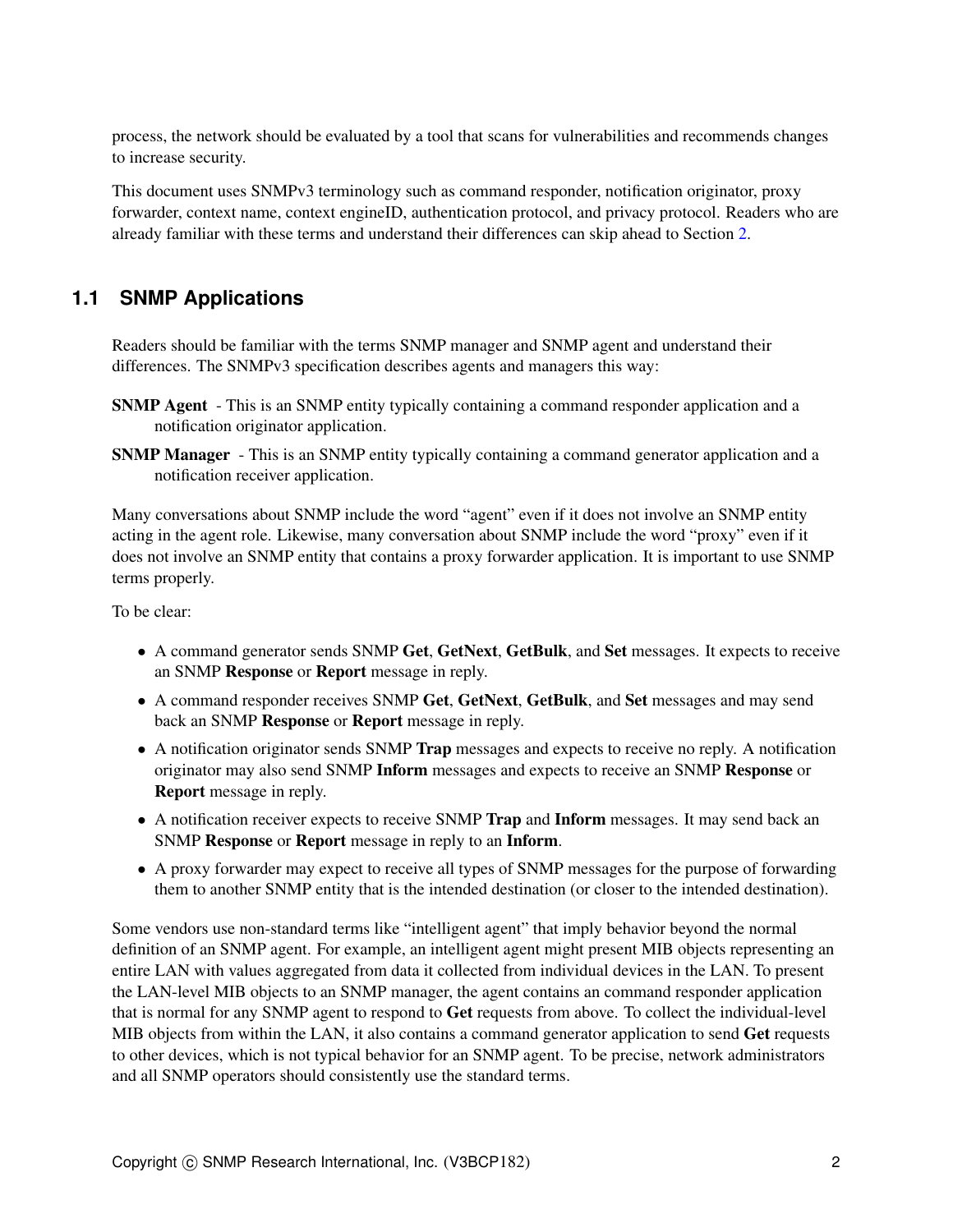### <span id="page-2-0"></span>**1.2 SNMP Multiplexers**

Network managers are familiar with the concept that sending the same SNMP request to the same SNMPv1 or SNMPv2c agent but with a different community string may elicit a different result. SNMPv3 formalized some of these common multiplexing behaviors and provides vocabulary to identify them with precision.

### 1.2.1 Virtual Agents

Consider an SNMP Get request for the MIB object sysObjectID.0. Send it to an SNMP agent as an SNMPv1 or SNMPv2c message with one community string, and the Response message returns a value indicating that the device is a particular model of network router. Send it to the same SNMP agent with a different community string, and the **Response** message returns a value indicating that the device is a type of uninterruptible power supply (UPS).

This is an example of virtual agents. The behavior is how one would imagine if it were possible to have two SNMP agents listening on the same IP address and port, and the community string indicates which of the two agents should respond to the request; this is called *context switching*. The community string was not created for the purpose of context switching, but over time some SNMP agent vendors adopted this overloaded use for the community string as a convention.

SNMPv3 separates context switching information from the authentication information. The header of every SNMPv3 message contains a dedicated field for specifying the context, called "contextName". When the Get request is sent as an SNMPv3 message, the user name for authentication can be one string ("joe") and the contextName can be another string ("UPS").

### <span id="page-2-1"></span>1.2.2 Proxy Forwarders

Consider an SNMP entity acting as a gateway onto a NAT-ted LAN. To route a Get request in an incoming SNMPv1 or SNMPv2c message to the correct device within the LAN, the community string acts as the discriminator. If the community string in the received SNMP message is "device1", for example, the message may be forwarded to the address 192.168.1.1. Similarly, if the community string in the received SNMP message is "device2", the message may be forwarded to the address 192.168.1.2.

This is an example of proxy forwarding that pre-dates the SNMPv3 specification. The behavior is how one would imagine if it were possible to have two SNMP agents listening on the same IP address and port, and the community string indicates which of the devices on the LAN should receive the Get request (SNMP message routing). The community string was not created for the purpose of SNMP message routing, but over time some SNMP agent vendors adopted this overloaded use for the community string as a convention.

SNMPv3 separates message routing information from the authentication information. The header of every SNMPv3 message contains a dedicated field for specifying the SNMP entity that is the intended final destination, called "contextSnmpEngineID". When the Get request is sent as an SNMPv3 message, the user name for authentication can be one string ("joe") and the contextSnmpEngineID can be another string.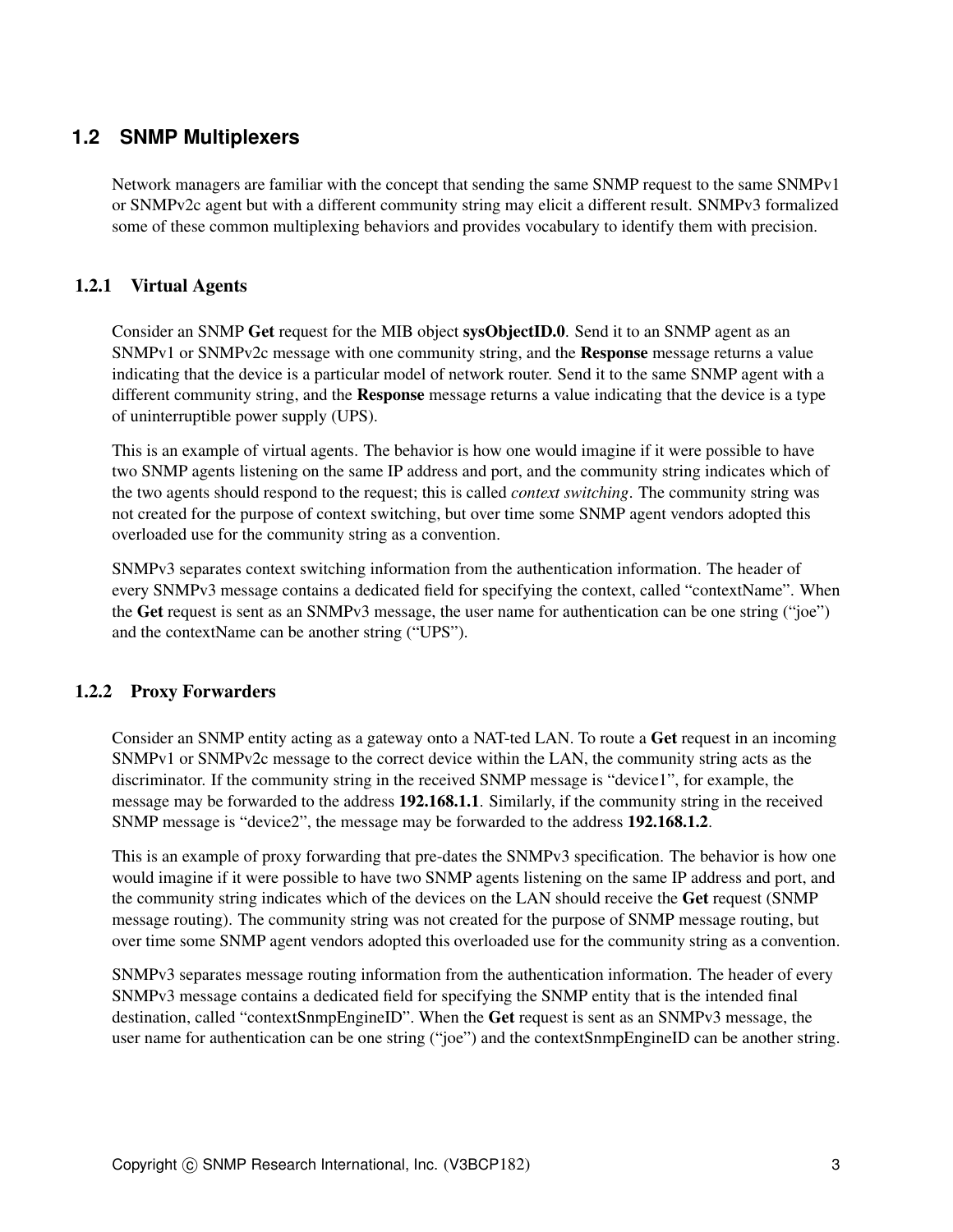### **1.3 SNMP Administration**

#### 1.3.1 Background

The original purpose for the community string was to allow only authorized operators to access an SNMP agent. Those people with the proper permission to access an SNMP agent were considered to be members of a community, and the community string was the "secret word" for entry into a protected area. If an agent received an SNMPv1 or SNMPv2c message containing a Get request, the agent should respond with the requested information *only* if the message contained the correct community string. It was assumed that only members of the community would ever know the correct community string.

Today, the proper term is "authentication". Authentication is proving with reasonable certainty that the sender of an SNMP message is who they claim to be. If the user "joe" has the proper permission to view the data served by an SNMPv3 agent, and if an agent receives an SNMPv3 message containing a Get request claiming to be from joe, the agent should respond with the requested information *only* if it can determine with reasonable certainty that the message actually came from joe. If the message came from someone pretending to be joe, it should be discarded.

The problem with SNMPv1 and SNMPv2c community strings is that there was no real way to determine with reasonable certainty that a message containing the correct community string was actually sent by a member of the community. It was relatively easy for an intruder to obtain the community string by capturing SNMP messages from the network, because the community string was transmitted "in the clear" in every SNMPv1 and SNMPv2c message. Thus, an intruder could pretend to be a member of the community (masquerade) and use the community string to gain access to all of the same information in an SNMP agent and have all of the same privileges as any legitimate member of the community. Neither SNMPv1 nor SNMPv2c could truly authenticate the sender of an SNMP message. Therefore, the community string approach is called "trivial authentication" today.

SNMPv3 provides strong security for network management that qualifies it to be used by commercial enterprises and governments for communication, commerce, and defense. There is a strong authentication mechanism, and messages can be encrypted.

One of the arguments against the deployment of SNMPv3 has been that the security is difficult to administer. However, this is not a specific complaint about SNMP. *Any* system having *any* form of security is always more difficult to use than if the system had no security.

### <span id="page-3-0"></span>1.3.2 Designed From the Ground Up

As network administrators and SNMP architects grappled with the limitations of community strings, some thought was given to the possibility of increasing the protection of SNMP agents by periodically changing the community string. There were two problems with this proposal:

- 1. Since community strings are transmitted in the clear in the header of every SNMPv1 and SNMPv2c message, then after a community string is changed, an intruder need only capture one message to learn what is the new community string and begin using it to masquerade.
- 2. The mechanism for SNMP to make any change in a remote agent (including a change of community string) is a Set request. However, since the payload of an SNMPv1 and SNMPv2c Set request is not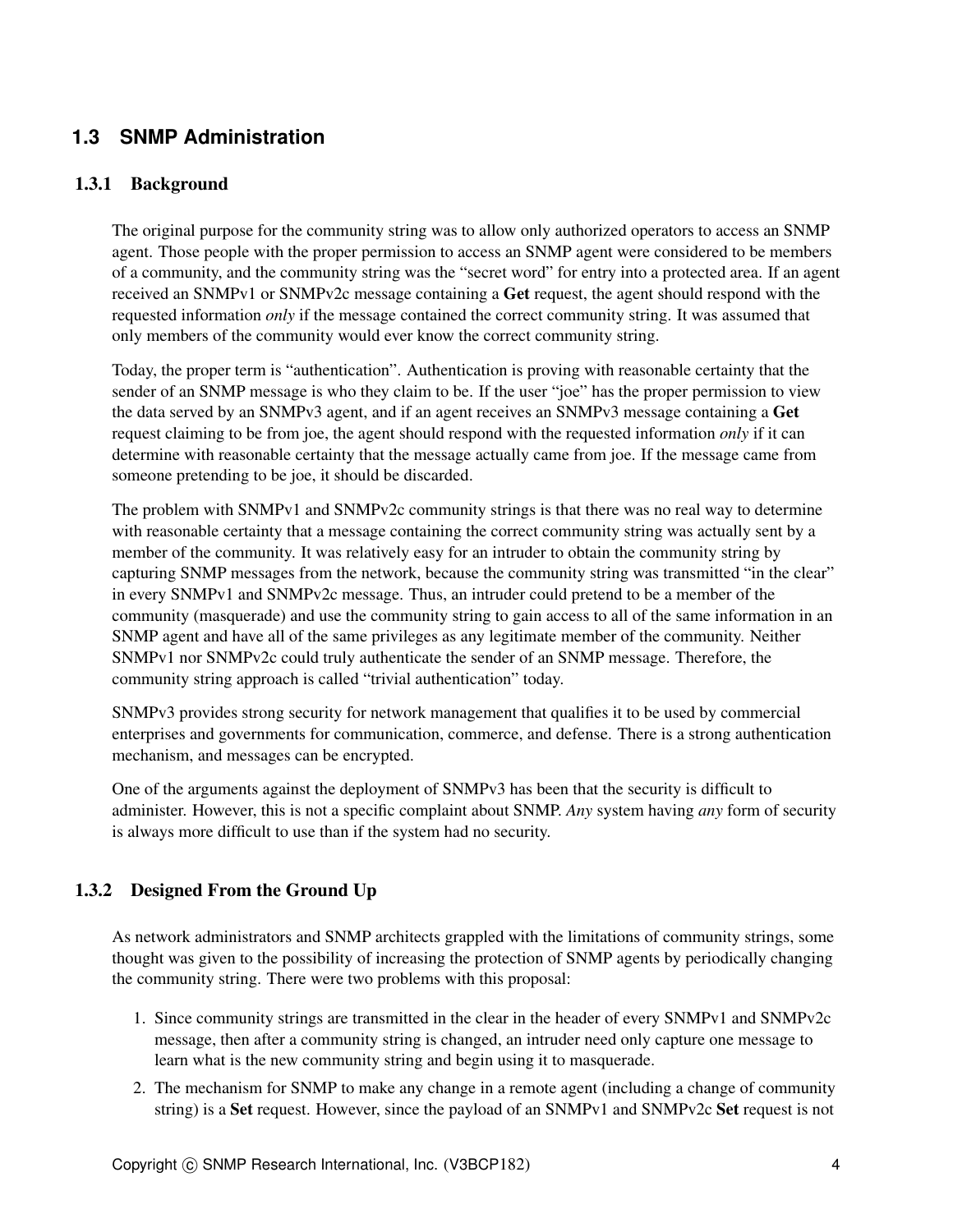encrypted, an intruder could actually learn about the change of community string before it even happened by reading the new string out of the Set request.

As SNMPv3 was being designed, these problems were taken into consideration, and the solutions were built into the SNMPv3 protocol at the very beginning:

- 1. Neither the authentication pass phrase nor the authentication key for an SNMPv3 user is ever transmitted in the header of an SNMPv3 message. Instead, a hash is performed over an SNMPv3 message using a one-way algorithm before it is transmitted, and the header carries the digest value.
- 2. When a Set request is used to change the pass phrase(s) of an existing SNMPv3 user or to create a new SNMPv3 user, neither the authentication pass phrase or key nor the privacy pass phrase or key are carried in the payload of the message. Instead, a KeyChange transformation is performed using a two-way (reversible) algorithm with a secret factor that is never transmitted on the wire.

Because of these considerations, SNMPv3 Set requests can be used to safely carry out periodic changes to the security configurations in remote SNMPv3 agents. An entire framework was created to administer the authentication and access control features in SNMPv3 entities (Section [1.3.3\)](#page-4-0).

It is common today that the pass phrases for SNMPv3 users are not changed as often as they should be, but periodic changes are still the best current practice available to protect the integrity of a managed system. As a rule of thumb, pass phrases for SNMPv3 users should be changed every time the enterprise requires the changing of pass phrases for logins to UNIX and Microsoft Windows servers.

Brute force attacks are always possible, and computing power to crack mathematical algorithms is ever-increasing. However, the underlying mechanisms that protect SNMPv3 are designed to outpace the progress of would-be intruders. The algorithms available to secure SNMPv3 messages are designed to make it computationally infeasible to crack a message more quickly than an enterprise to exercise reasonable policies for changing pass phrases for all users.

### <span id="page-4-0"></span>1.3.3 The SNMPv3 Administration MIBs

The culmination of the efforts of SNMP and security architects is the SNMPv3 Administration Framework and the SNMPv3 Administration MIBs. These are defined by the standards documents RFC 3411-3416.

The SNMPv3 Administration Framework originally included a specification for the coexistence between SNMPv3 and the older SNMPv1 and SNMPv2c protocols. The specification, defined in the SNMP-COMMUNITY-MIB, maps community strings onto SNMPv3 contexts and connects them to the view-based access control (VACM) mechanisms created for SNMPv3. The RFC that contains this part of the specification, RFC 2576, republished as RFC 3584, was not allowed to advance forward in the standardization process because it referred to the older protocols that were being reclassified as Historic. However, many vendors rightly implement it (in whole or in part) as part of the SNMPv3 implementation.

Here is a list of the MIB tables defined within the SNMPv3 Administration MIBs, including the SNMP-COMMUNITY-MIB:

- usmUserTable
- vacmSecurityToGroupTable
- vacmAccessTable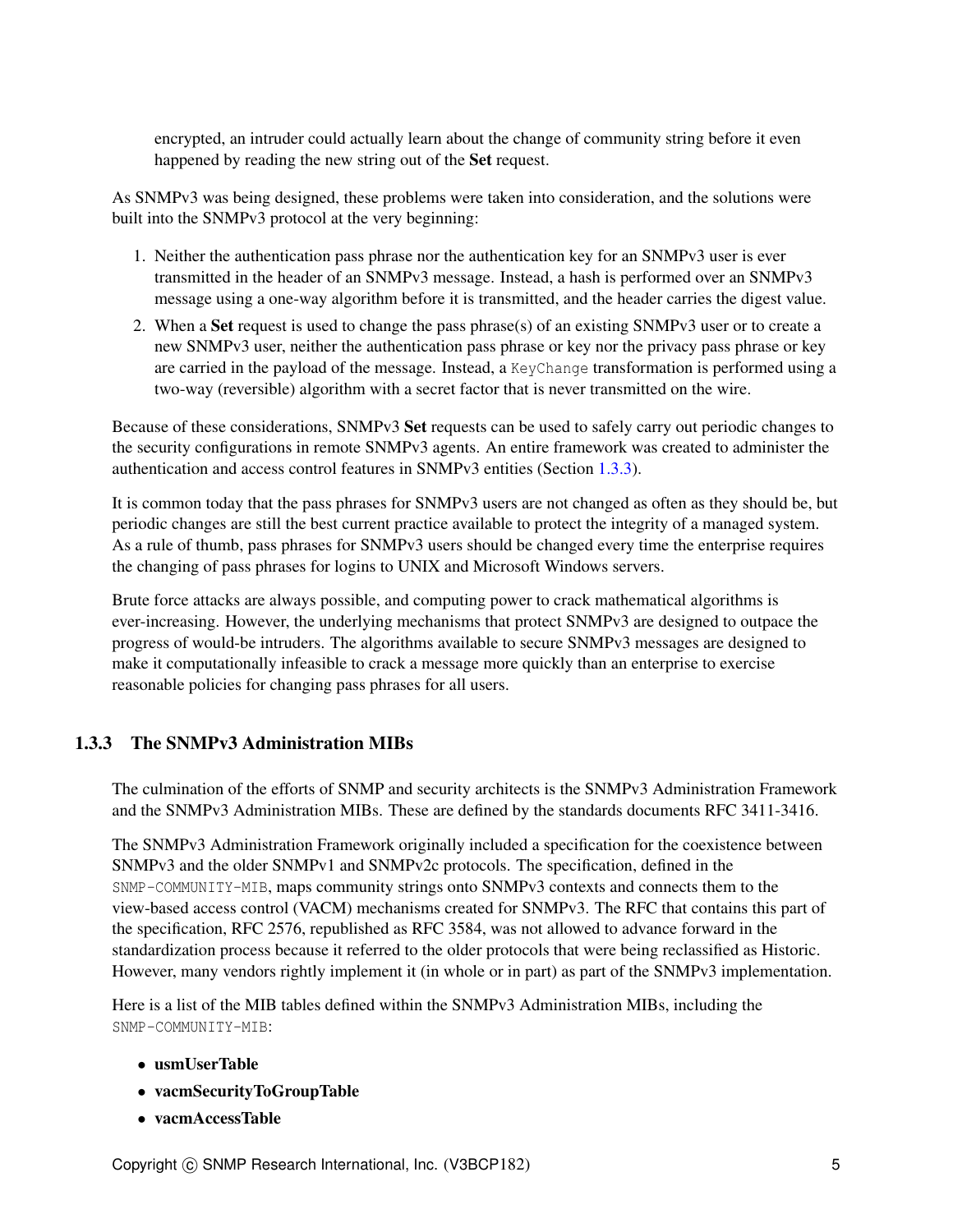- vacmViewTreeFamilyTable
- snmpNotifyTable
- snmpTargetAddrTable
- snmpTargetParamsTable
- snmpNotifyFilterProfileTable
- snmpNotifyFilterTable
- snmpProxyTable
- snmpCommunityTable

Most of the MIB objects in these tables have a MAX-ACCESS property of read-create, which means that they are intended to be modified by SNMP Set requests to create new rows, delete existing rows, and modify existing rows. The security of the SNMPv3 protocol can be effectively managed by applications (Section [7\)](#page-21-0) when the device agents fully support the MIB tables for both read and write access.

## <span id="page-5-0"></span>**2 Differences in SNMPv3 Products**

Commercial products that support SNMPv3 contain program code that is independently created or derived from one of several sources. Therefore, not all SNMPv3 products contain the same set of features or implement the same parts of the SNMPv3 specification. When selecting SNMPv3 products, it is important to understand the differences that may be important to your deployment. It should be a goal to maximize compatibility between components supplied by different vendors.

## <span id="page-5-1"></span>**2.1 What Are the Authentication Protocols Supported?**

When the SNMPv3 specification was originally published, the documents identified only one authentication protocol by name. That protocol is called Message Digest Algorithm 5, or MD5. By today's standards, this 128-bit algorithm is too weak to protect valuable network assets against brute force attack. Using MD5 can result in a false sense of security.

The strongest authentication algorithm in common use with SNMPv3 is the Secure Hash Algorithm, or SHA-1. This 160-bit algorithm provides a better hashing capability than MD5. New manageable devices should support an SNMPv3 agent with SHA-1 as a minimum requirement.

SHA-2 is a much stronger authentication algorithm with 224-bit, 256-bit, 384-bit, and 512-bit modes. It represents the future of SNMPv3 security but is not commonly deployed as of the date of composition of this document.

When selecting an SNMP manager to monitor and control SNMPv3 devices, the network administrator should choose a software product that is capable of forming SNMPv3 messages using as many of these authentication algorithms and modes as possible. The more algorithms and modes are supported, the greater the degree of compatibility the SNMP manager will have in a heterogeneous network consisting of manageable devices from a variety of vendors. Also, if potential intruders become sophisticated enough to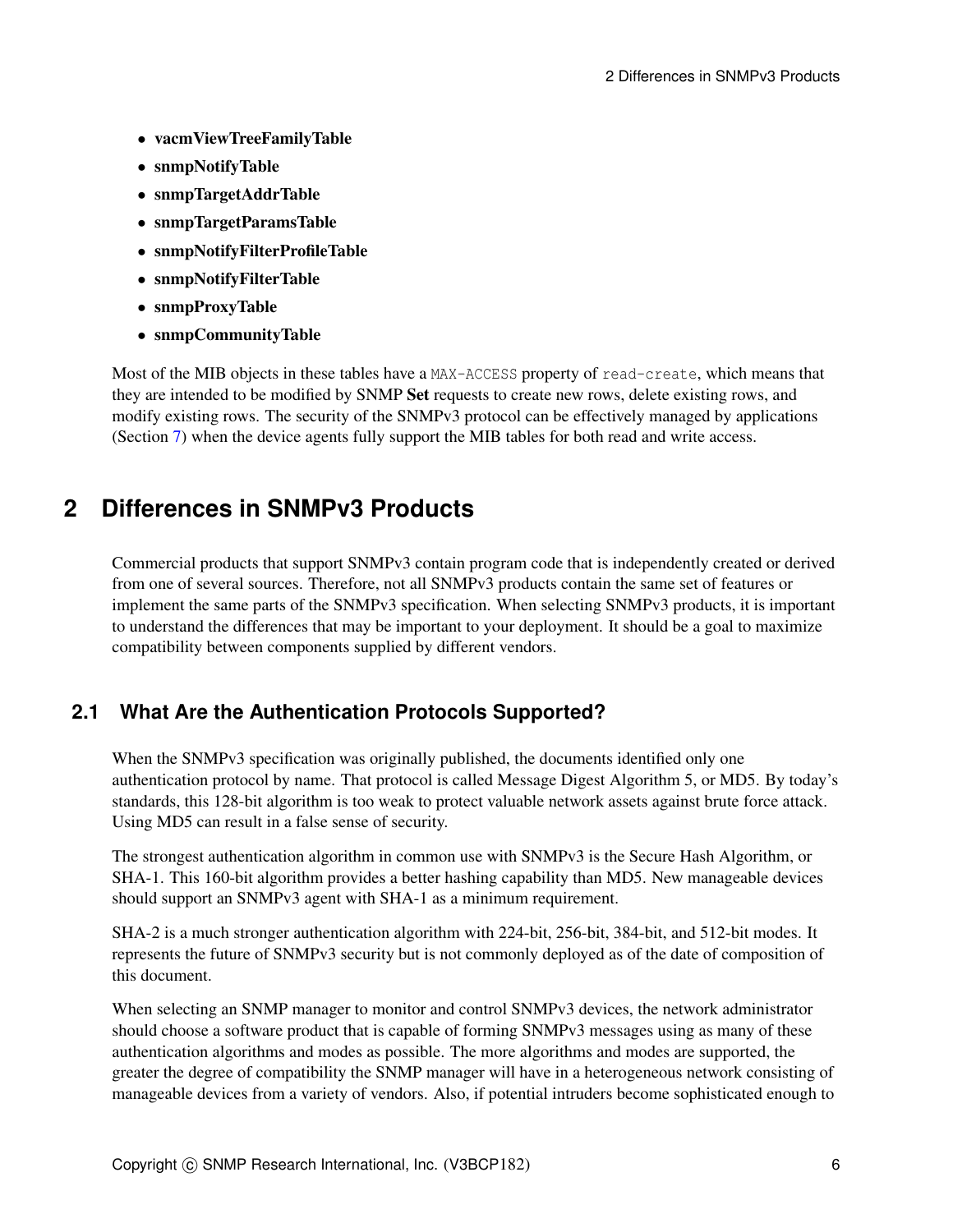break the form of authentication in use, having support for more algorithms and modes means that the network administrator has greater flexibility to switch to a different one that has not been broken.

## <span id="page-6-0"></span>**2.2 What Are the Privacy Protocols Supported?**

When the SNMPv3 specification was originally published, the documents identified only one privacy protocol by name. That protocol is called Data Encryption Standard, or DES. By today's standards, this 56-bit algorithm is too weak to protect valuable network assets against brute force attack. Using DES can result in a false sense of security.

A stronger privacy protocol is available at the present time and in common use with SNMPv3. It is called the Advanced Encryption Standard, or AES. All devices that can use AES for SNMPv3 support 128-bit encryption. Some devices also support AES in 192-bit and 256-bit modes.

Another strong privacy protocol for SNMPv3 is available but not as common called Triple-DES, or 3DES. This privacy protocol executes the original DES algorithm three times resulting in 168-bit encryption that is much stronger than the original.

When selecting new manageable devices and an SNMP manager to monitor and control SNMPv3 devices, the network administrator should choose products that are capable of forming SNMPv3 messages using as many of these privacy protocols and encryption modes as possible. The more algorithms and modes are supported, the greater the degree of compatibility the SNMP manager will have in a heterogeneous network consisting of manageable devices from a variety of vendors. Also, if potential intruders become sophisticated enough to break the form of encryption in use, having support for more algorithms and modes means that the network administrator has greater flexibility to switch to a different one that has not been broken.

## **2.3 What Are the Notification Types Supported?**

SNMPv1 offered only one type of SNMP message for alarms, the Trap. A single Trap message sent by an agent may not reach the manager as a result of normal and expected packet loss in the network; e.g., from wireless links.

SNMPv2c offered a new type of SNMP message for alarms in addition to the Trap. This is called an Inform. When a notification originator sends an Inform, it expects to receive a Response in reply. If it does not, the agent may be programmed to retransmit the notification until it is acknowledged.

SNMPv3 supports both Trap and Inform messages. Through the SNMPv3 Administration Framework, it is easy to configure an SNMPv3 agent to retransmit an **Inform** message to one or more managers until the message is acknowledged or until a retransmission policy is exceeded.

When selecting devices to deploy in a network, the network administrator should choose those in which the SNMP agent is capable of forming both Trap and Inform messages. Also, the device should support the SNMPv3 Administration Framework so that the retransmission policy can be configured according to the needs of the enterprise.

When selecting an SNMP manager to monitor and control SNMPv3 devices, the network administrator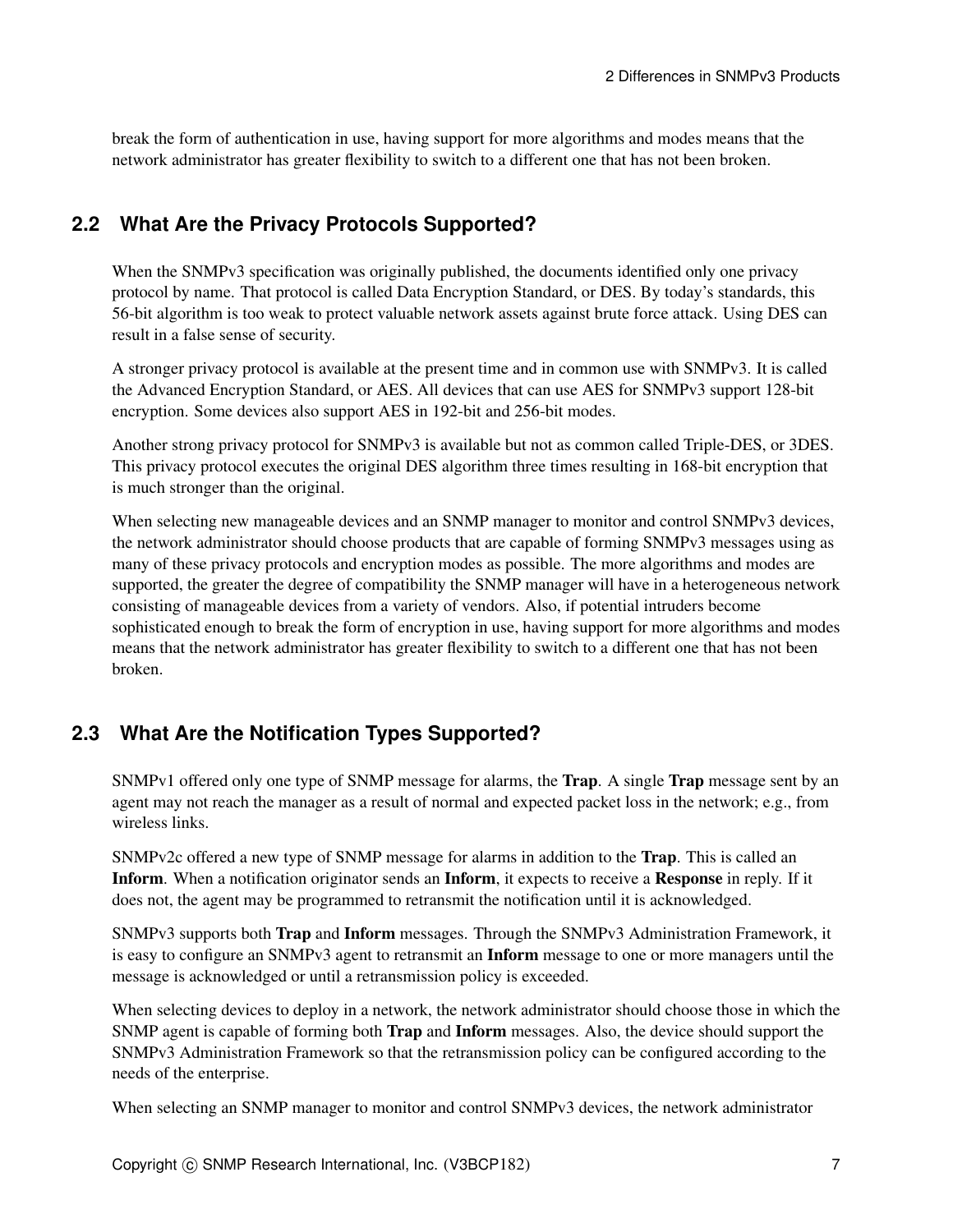should choose a software product that is capable of receiving both Trap and Inform messages and sending back a proper Response message in reply to an Inform. Also, the manager should offer controls to the operator for rejecting unsecure (SNMPv1 and SNMPv2c) notifications.

### <span id="page-7-0"></span>**2.4 Are Authenticated and Encrypted Notifications Supported?**

When a device experiences an alarm condition, the SNMPv3 notification message that carries this information has the option to be authenticated and encrypted.

Alarms *should* be authenticated (Section [5.1\)](#page-14-0) so an intruder is not able to send false information to the network management system as part of an attack. Misdirecting investigators away from the targeted part of the network gives the intruder valuable time to complete an action and cover his tracks. By ensuring that alarms are received in a timely manner (not replayed) and that they were sent by a recognized (and authorized) sender helps to prevent misdirections.

Attackers can also capture notification messages "in flight." Alarms *should* also be encrypted (Section [5.2\)](#page-15-0) so an intruder is not able to use the information carried in the message. If messages are not encrypted, the attacker may be able to see state changes occurring in the network faster than the network operators. Notifications intended for managers could inform an attacker when a device is most vulnerable or when a window of opportunity to gain a foothold is open. By encrypting the content of SNMPv3 Traps and Informs, this drastically reduces the chance that an attacker could make sure of the information before network operators are able to correct the alarm condition.

When selecting an SNMP manager to monitor and control SNMPv3 devices, the network administrator should choose a software product that is capable of authenticating and decrypting SNMPv3 Trap and Inform messages. Also, the SNMP manager should offer controls to the operator for rejecting unsecure (noAuthNoPriv SNMPv3) notifications.

## <span id="page-7-1"></span>**2.5 How Are the Administration Framework and MIBs Supported?**

When selecting SNMPv3 devices to deploy in a network, the network administrator should require full support for the SNMPv3 Administration Framework and the SNMPv3 Administration MIBs (Section [1.3.3\)](#page-4-0). It is important to note that vendors can claim to support the RFCs that define these standards and yet not offer an implementation that is capable of effective administration. Here are some important details to investigate about any manageable device containing an SNMPv3 agent:

- Does the implementation support **Set** requests to allow the configuration of SNMPv3 users, groups, access controls, and notifications? The agent should allow changes.
- Does the implementation save information in the SNMPv3 Administration Framework to non-volatile storage? SNMPv1 and SNMPv2c configurations were typically stored in read-only memory (ROM). An SNMPv3 implementation is not compliant to the specification if changes can not be saved across reboots.
- Does the value of snmpEngineBoots advance correctly? If the device is restarted, the value of snmpEngineBoots must increase, and under no circumstances can it retreat to an earlier (smaller) value.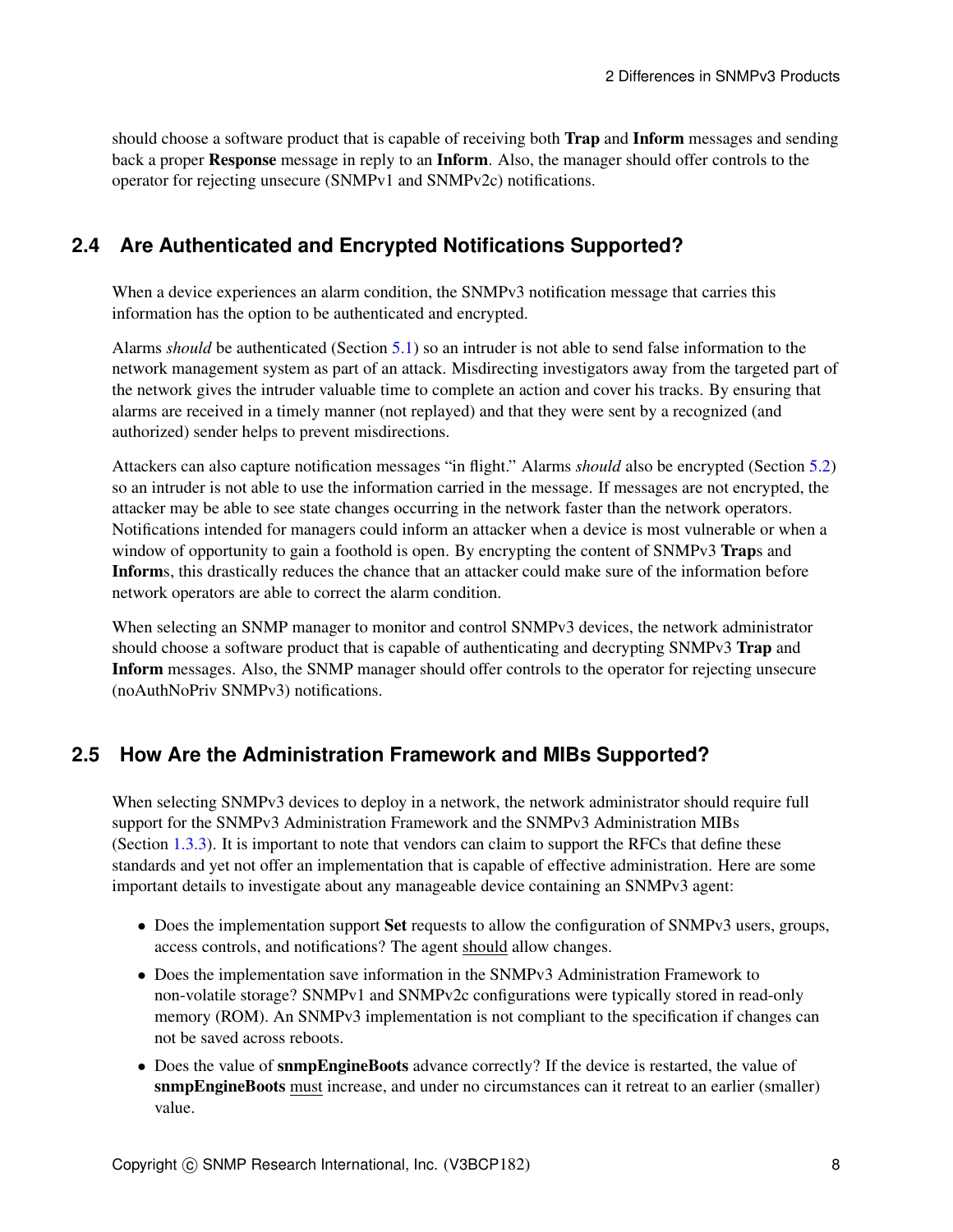- Does the value of snmpEngineTime advance correctly? It should continuously increase with the passage of time. If it returns to zero for any reason (wrap, device restart, etc.), then snmpEngineBoots must increment at the same time.
- How is the value of snmpEngineID determined? A device must allow the administrator to assign a new value at any time, but the initial value is also important:
	- The best implementation will generate a unique value automatically from the factory. This value will not change if a hardware component (such as a network card) is replaced or if a different IP address is assigned to the device by the administrator.
	- The value should be unique when more than one instance of the SNMP agent is running. One strategy for this is to include the UDP port number for incoming SNMP messages somewhere in the bytes of the snmpEngineID value.
	- If the snmpEngineID value is not generated automatically, an acceptable alternative is to prompt for the value when the device is powered on for the first time. If a value is not specified at the prompt, the SNMPv3 agent should not be allowed to start.
	- A flawed product will allow the SNMPv3 agent to start with a preconfigured, non-unique value. This introduces a vulnerability into the configuration that can normally be remedied only by wiping the contents of the **usmUserTable** in the Administration MIBs and reentering the information from scratch.

Scanning applications are available to test for some implementation errors (Section [7\)](#page-21-0). Devices that contain errors should be rejected from consideration.

## <span id="page-8-3"></span>**2.6 How Are Multiple SNMP Versions Supported?**

As of the composition date of this document, agents that support SNMPv3 nearly always support SNMPv1 and SNMPv2c simultaneously. As time passes, devices that support SNMPv3 only and no longer support SNMPv1 or SNMPv2c should become common.

In any security-conscious environment, the use of insecure protocols should be highly restricted:

- <span id="page-8-0"></span>1. The command responder applications in SNMP agents should reject Set requests if the message type is SNMPv1, SNMPv2c, or SNMPv3 noAuthNoPriv.
- <span id="page-8-1"></span>2. If the message type is SNMPv1, SNMPv2c, or SNMPv3 noAuthNoPriv, the command responder applications in SNMP agents should return data only from a narrow view of the device, such as the system and snmpEngine branches of the MIB; other data should not be available.
- <span id="page-8-2"></span>3. The notification receiver applications in SNMP managers should discard Trap and Inform messages if the message type is SNMPv1, SNMPv2c, or SNMPv3 noAuthNoPriv.

Most agents should be able to handle item [1](#page-8-0) above. This feature has been common in agents for many years.

To implement item [2,](#page-8-1) the agent will need to support RFC 2576 or RFC 3584 in addition to RFC 3411-3416. This defines the specification for the coexistence between SNMPv1, SNMPv2c, and SNMPv3 protocols and configuration. This allows SNMPv3-style access controls to be applied to community strings.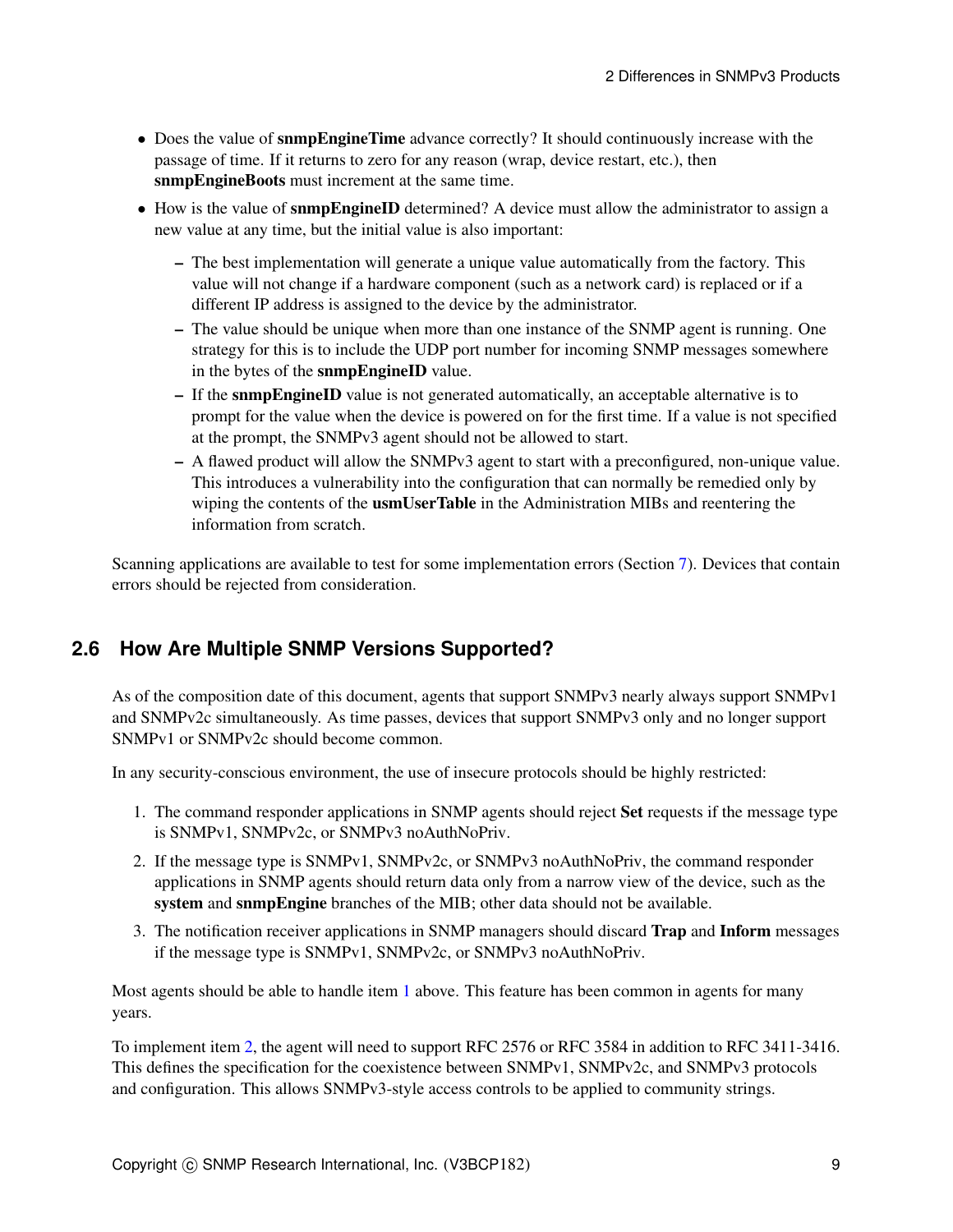As an alternative to item [2,](#page-8-1) the agent could be configurable to reject all attempts to access MIB data if the message type is SNMPv1, SNMPv2c, or SNMPv3 noAuthNoPriv.

One other important test for an agent is this. Can it function correctly if the SNMPv1 and SNMPv2c protocols are completely disabled? Today, this is usually accomplished by configuring an empty list of community strings.

An SNMP manager that blindly accepts **Trap** and **Inform** messages without authenticating the sender is vulnerable to tactics in which the intruder sends false information to a notification receiver to misdirect investigation tools and personnel away from the focus of his attack. When selecting an SNMP manager to monitor and control devices, the network administrator should choose a software product that is capable of filtering the receipt of notifications (item [3\)](#page-8-2), at least as an option.

### **2.7 Does the SNMP Code Contain Known Vulnerabilities?**

Over the years, there have been a few significant CERT advisories directing network administrators to upgrade devices for flaws that affected the SNMP entities derived from a particular code source or more broadly that affected all code sources. In addition, there are reports of devices produced by various manufacturers that contain flaws in the SNMP agent that make the agent less secure.

Every manageable device that is under consideration to be deployed in a network should be analyzed by a software tool that searches for vulnerabilities in the SNMP agent. Section [8](#page-24-0) discusses this in more detail.

## **2.8 Does the SNMP Manager Perform Engine Discovery Securely?**

When an SNMPv3 manager communicates with an SNMPv3 agent for the first time, it performs a handshake called *SNMP Engine Discovery*. This allows the manager to obtain from the agent its values for snmpEngineID, snmpEngineBoots, and snmpEngineTime that are needed for secure communications. When selecting an SNMP manager, the software should be checked to determine if it performs this handshake correctly as a two-stage process. Some SNMP manager products perform only a single-stage discovery process, which is not secure.

The first discovery message sent by the SNMPv3 manager is sent with security level noAuth (no authentication and no privacy). The first Report PDU returned by the SNMPv3 agent is sent with security level noAuth. There is no guarantee that the manager is communicating with a legitimate SNMPv3 agent. It could be an unauthorized SNMPv3 agent put in place by a hacker (who does not know the USM User's authentication key). If you always intend to communicate with the device using no security, then you don't care about this possibility. If your manager software accepts the first Report PDU as valid with no authentication, then it isn't programmed to defend against this possibility. For either of these cases, the software could accept the values of snmpEngineBoots and snmpEngineTime from the first stage of discovery as valid even though they have not been authenticated.

The purpose of the second discovery message is to ensure that the manager is talking with an authorized SNMPv3 agent configured by someone who knows the USM User's authentication key. The second discovery message sent by the SNMPv3 manager is sent with security level authNoPriv or authPriv. It contains the USM User's authentication key that has been localized using the snmpEngineID value from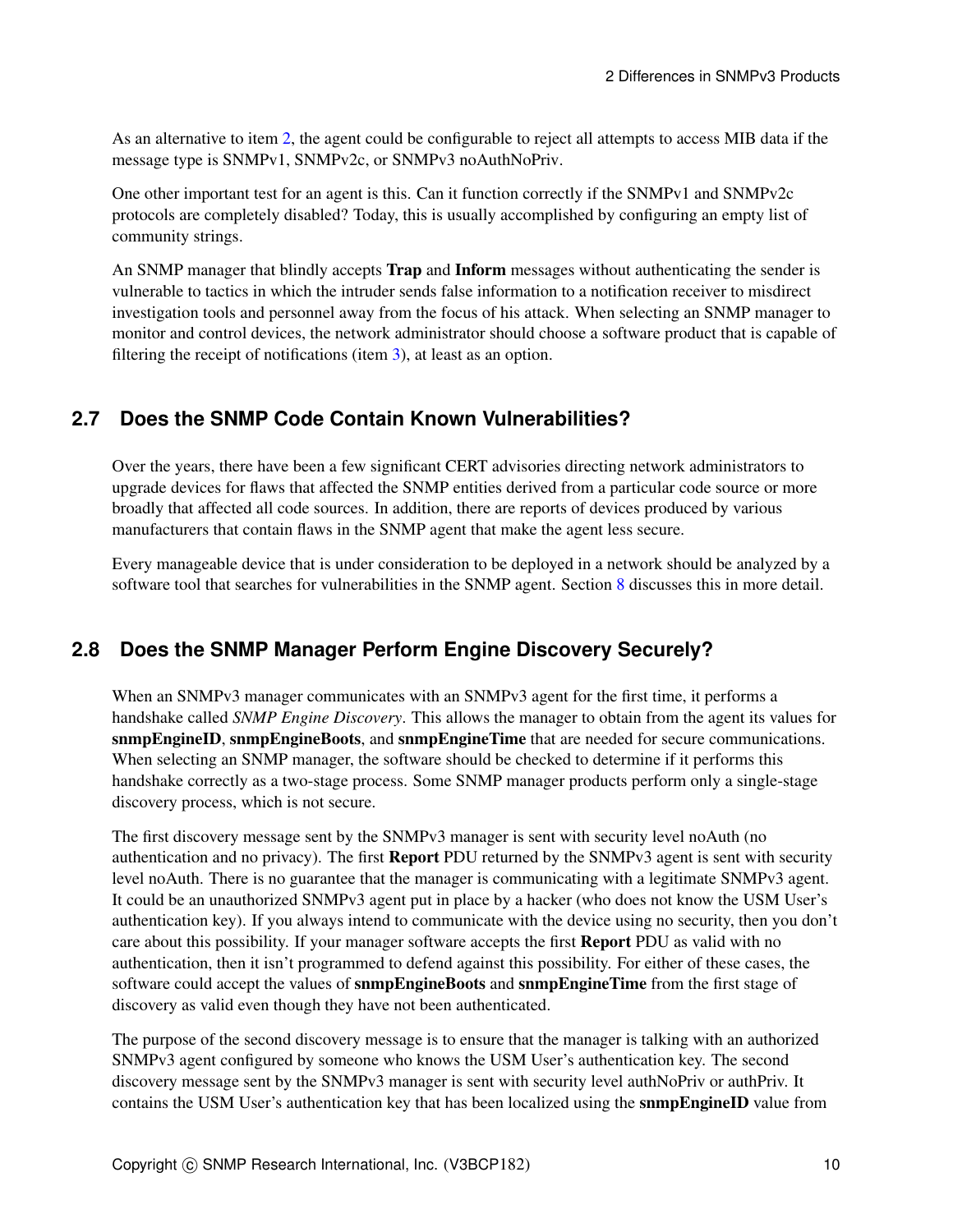the first stage of discovery. The Report PDU returned by the SNMPv3 agent is sent with security level authNoPriv. If the manager correctly authenticates the Report PDU, then it can trust that it is communicating with the correct SNMPv3 agent and can safely accept the snmpEngineBoots and snmpEngineTime values and any other data returned from the device.

### **2.9 Can the SNMP Manager Form All Request Types?**

When selecting an SNMP manager to monitor and control SNMPv3 devices, the network administrator should choose a software product that is capable of forming requests that are compatible with SNMP multiplexers (Section [1.2\)](#page-2-0).

The default value for the contextName field in the header of an SNMPv3 message is the empty string. To communicate with virtual agents, the manager must be able to form a request with an arbitrary string in the field.

There are two fields in the header of an SNMPv3 message that contain an snmpEngineID value. The "authSnmpEngineID" field is used for authentication. The "contextSnmpEngineID" field is used for routing. In a normal SNMPv3 message, the values in these two fields are the same. To forward an SNMPv3 message through an SNMP entity with a proxy forwarder application, the manager must be able to form a request in which the authSnmpEngineID and contextSnmpEngineID fields contain different values.

A network planner or administrator may not include virtual agents or proxy forwarders in the initial design of a network. However, if these features are needed later, it is an unfortunate time to discover that the SNMP manager software is incapable of forming the necessary packets. These features should be tested before making the final selection of an SNMP manager product.

## **2.10 Can the SNMP Manager Correctly Determine the Source IP Address of Notifications?**

When selecting an SNMP manager to monitor and control devices, the network administrator should choose a software product that is capable of correctly identifying the source IP address of a received notification.

In the simplest case, an agent sends a Trap for Inform message directly to the manager. However, since the earliest days of SNMPv1, protocol messages could be rerouted through proxy forwarders (Section [1.2.2\)](#page-2-1).

To handle the case of a proxy forwarder, the architects of the SNMPv1 protocol added a field to the header of an SNMPv1 Trap message called "agent-addr". This field carries the IPv4 address of the notification originator. The notification receiver knows the correct IP address from the message regardless of how many proxy forwarders that the message passed through to reach the manager.

The SNMPv2c protocol eliminated the agent-addr field. Therefore, a manager could only ascertain the IP address of the notification originator by obtaining the IP address from the network stack. Unfortunately, this information is only correct in the simple case of a direct transmission. If one or more proxy forwarders were involved in routing the **Trap** or **Inform** message to the notification receiver, the IP address reported by the network stack is the source address of the "last hop".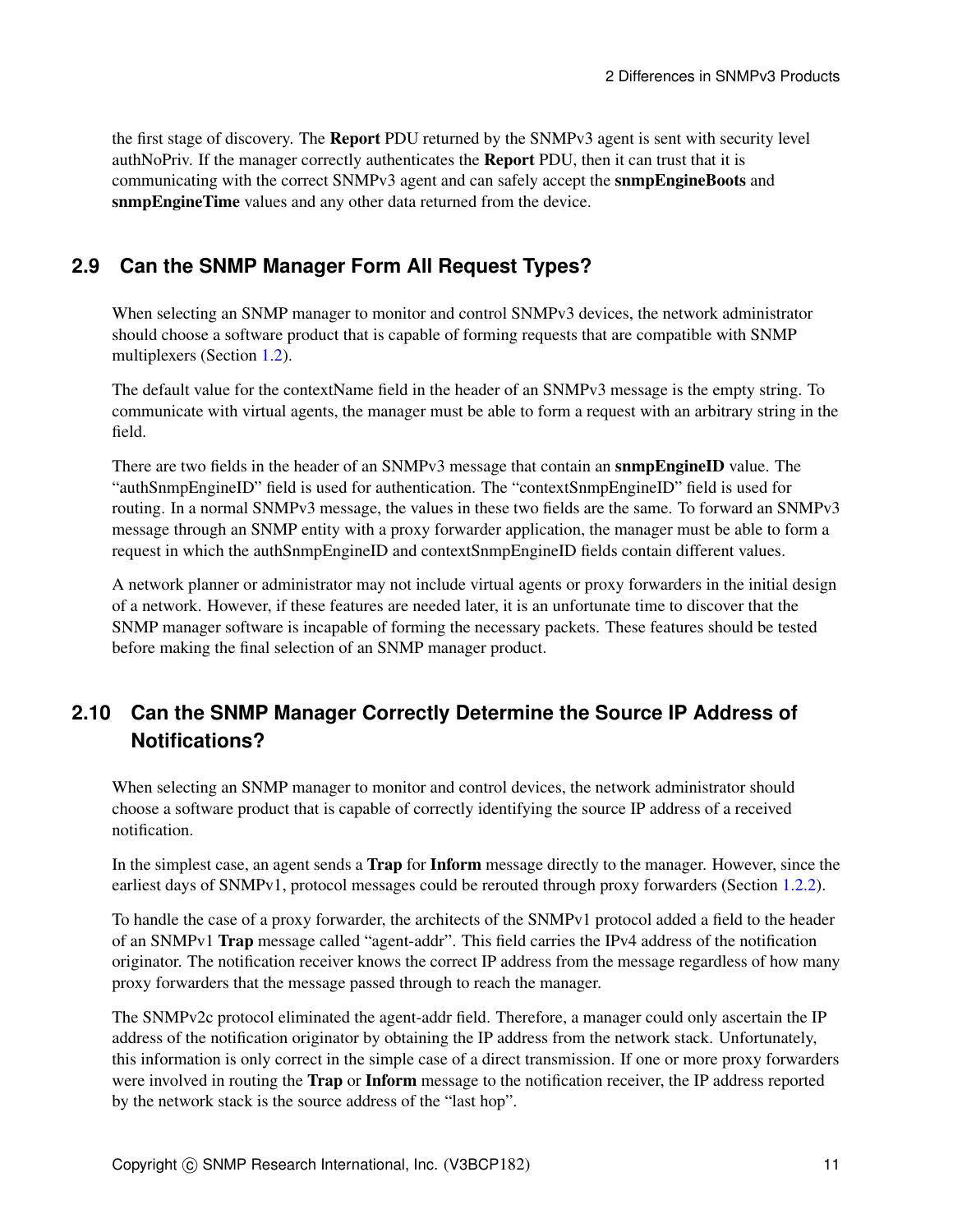The specification for the coexistence between SNMPv1, SNMPv2c, and SNMPv3 protocols (RFC 2576 or RFC 3584) defines a MIB object called snmpTrapAddress. This MIB object carries the IPv4 address of the notification originator if a **Trap** passes through a proxy forwarder. This is the de facto method for an SNMP manager to determine the correct address of the notification originator. An SNMP manager should be programmed to look for this MIB object in the payload of a received notification and prioritize its value above all other information sources.

## <span id="page-11-1"></span>**3 Procedures That Should Not Carry Forward**

This section is written with the operator in mind who has previous experience with SNMPv1 and SNMPv2c and is familiar with the conventions common to those historic protocols.

## <span id="page-11-0"></span>**3.1 Secrets Known To Groups of People**

To access a device with SNMPv1 or SNMPv2c, the human operator would specify a community string in the SNMP message. The same community string was typically known by all of the people with similar responsibility needing to access the same device. Theoretically, the community string was a secret known only to the team of people tasked with managing the device.

Compare this paradigm to logging in to a UNIX or Microsoft Windows server. Each human operator has a unique user name. Each user name is verified with a pass phrase that is known only by the corresponding human operator. Logins by individuals are logged, and the user who is performing certain activities like file creation is recorded by the system. Using these records, an attack from within can be quickly associated to a particular human operator, whether that person actually perpetrated the act or was the victim of a stolen secret or hacked account.

SNMPv3 was designed for a user-based security model (USM), although other security models are possible. The intent was for each human operator to have his or her own USM user name and unique set of pass phrases known only to that person. One of the advantages of this approach is acceptance by human operators who are comfortable with authenticating themselves with pass phrases. Just as in the case of a server login, the benefits also include being able to associate an attack with a particular human operator. When new IT staff members are hired and existing staff members depart, USM users can be added and deleted individually, without affecting system operation or coworkers' access and maintaining the security integrity.

When SNMPv3 is deployed in a network, secrets should be held by individuals and not shared by groups of people. Polling should be performed in the name of the user responsible for that task, perhaps changing for whoever is on duty at that particular time. Notifications (**Trap** and **Inform** messages) should be sent in the name of the user who is ultimately responsible for dealing with alarm conditions.

Servers sometimes have pseudo users that do not represent a specific, named individual; e.g., "Administrator" or "root", for example. While not ideal, pseudo users also make their way into SNMPv3 configurations. For example, if printer management is a shared responsibility, printers might be configured to send notifications in the name of a pseudo user named "printer". If possible, pseudo users should be limited to unsolicited notifications and not be configured for actively accessing an agent's data, especially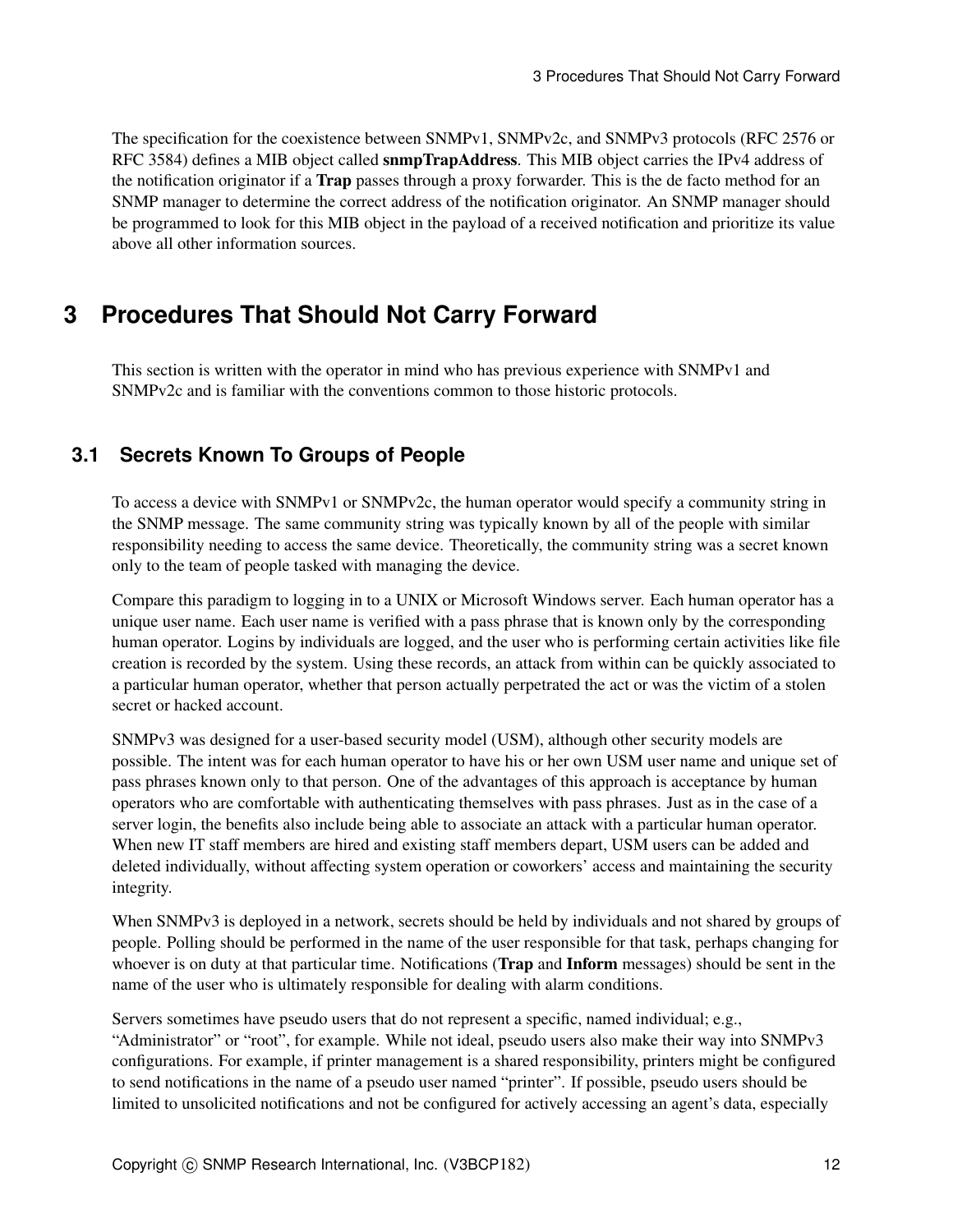<span id="page-12-0"></span>for write access.

## **3.2 Copying a Running Configuration**

Testing a configuration in a running agent and then copying it to other devices seems like a good idea whether the installer is a technical thinker or just using common sense. Operators who have done this with SNMPv1 and SNMPv2c configurations may tend to want to follow the same procedure for SNMPv3, but they would be making a mistake.

The configuration of community strings on any two devices can easily be identical, because the authentication is trivial. The configuration may be as simple as storing plaintext community strings in a read-only file.

The configuration for SNMPv3 should *never* be the same on any two devices! This does not mean that unique USM users and pass phrases must be created for each device. On the contrary, the same users and pass phrases can be used to access all of the devices. But the information stored on each device is unique, because the content of the configuration should be transformed prior to being used by the software.

The transformation process that changes pass phrases common to many devices into keys that are specific to a single device is called *localization*. This process is implemented differently by different vendors, but the inputs are always the same:

- Pass phrases or non-localized keys
- The SNMP entity's SNMP engine ID value

In SNMP Research software, the program that will eventually use the localized keys (the SNMP agent or manager) is the same program that performs localization. The inputs for localization are stored in the same place (e.g., the same disk file) where the localized keys are expected after the localization process is complete.

In software created by other SNMP vendors, the program that performs localization may be entirely separate from the program that will eventually use the localized keys. Also, the inputs for localization may come from a variety of sources, such as a disk file, command-line interface, a web interface, or an external source such as a NETCONF server or Diffie-Hellman key ignition engine.

Regardless of the implementation, it is important to never copy a configuration after the keys have been localized. Doing so introduces a security vulnerability, because if the SNMP agent in one device were to be compromised, then then SNMP agents in other devices having the same configuration would also be compromised.

If the implementation stores the inputs for localization in a form that can be copied–such as a disk file–then it is acceptable to copy the inputs. The same input file localized for more than one device will produce a unique configuration for each device.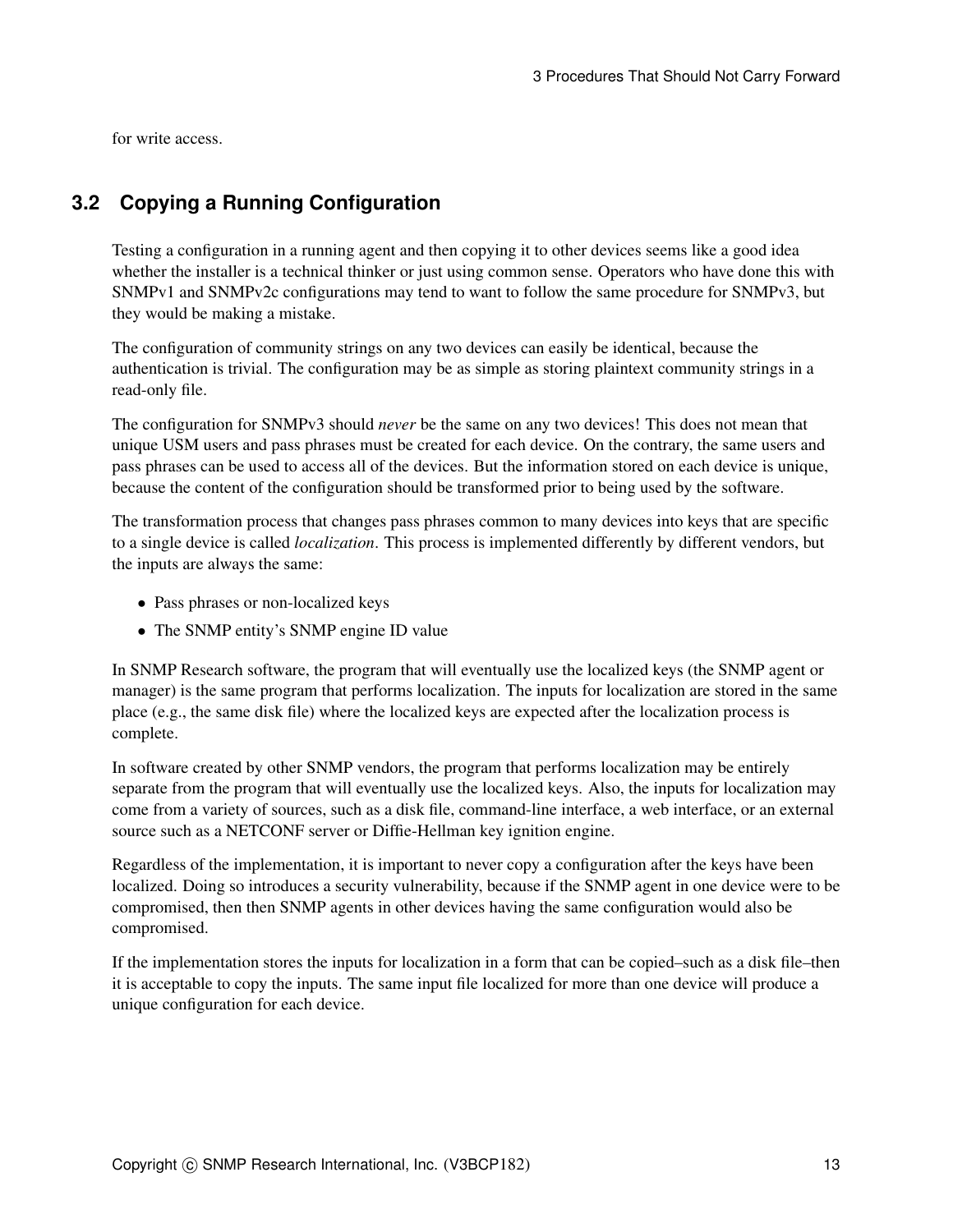### **3.3 Managers Blindly Accepting Traps**

Section [2.4](#page-7-0) offers a recommendation to network administrators who are selecting equipment and management applications to purchase for use in the network. The recommendation is that all SNMP entities should be able to handle notifications that are authenticated and encrypted. Further, all management applications that receive notifications should be able to reject unsecure notifications. These include:

- SNMPv1 Traps
- SNMPv2c Traps
- SNMPv2c Informs
- SNMPv3 Traps (noAuthNoPriv mode)
- SNMPv3 Informs (noAuthNoPriv mode)

Typically, network management operators work furiously to try to get devices and management applications to talk to each other. When communication is established, this is usually followed by celebration and an abrupt end to concentrated effort. However, this should only be considered half of the job. Once the SNMP entities are talking to each other, the next step should be to get them to *stop* talking when the security is violated.

Section [2.4](#page-7-0) also describes scenarios where intruders can look for ways of attacking the network by capturing Traps and Informs and understanding the alarm conditions and data carried in the payload. Also, an intruder can use Traps and Informs as a weapon to misdirect operators away from malicious activity.

Since the earliest days of SNMP, managers have blindly accepted Traps, incorporated the information without verification, and acted upon them without due consideration. In modern times where security is a great concern, it is important for management applications to *refuse* to receive Traps that are not delivered under the correct conditions.

## <span id="page-13-0"></span>**4 Procedures That Should Be Adopted**

This section describes some of the best practices for SNMPv3 that extend beyond the historic conventions of SNMPv1 and SNMPv2c.

## **4.1 Users and Access Controls**

Each human operator that needs to access network devices with SNMP should receive a unique USM user name. This user name can be the same string of characters used for UNIX and/or Microsoft Windows server logins or be different at the discretion of the network administrator.

Each human operator should also have unique pass phrases for authentication and privacy. These pass phrases should be different from those used for server logins. Also, these pass phrases should be different for each authentication and privacy protocol. Having different pass phrases in these situations prevents an attacker from ascertaining the original pass phrase by cracking a key generated using a low bit-strength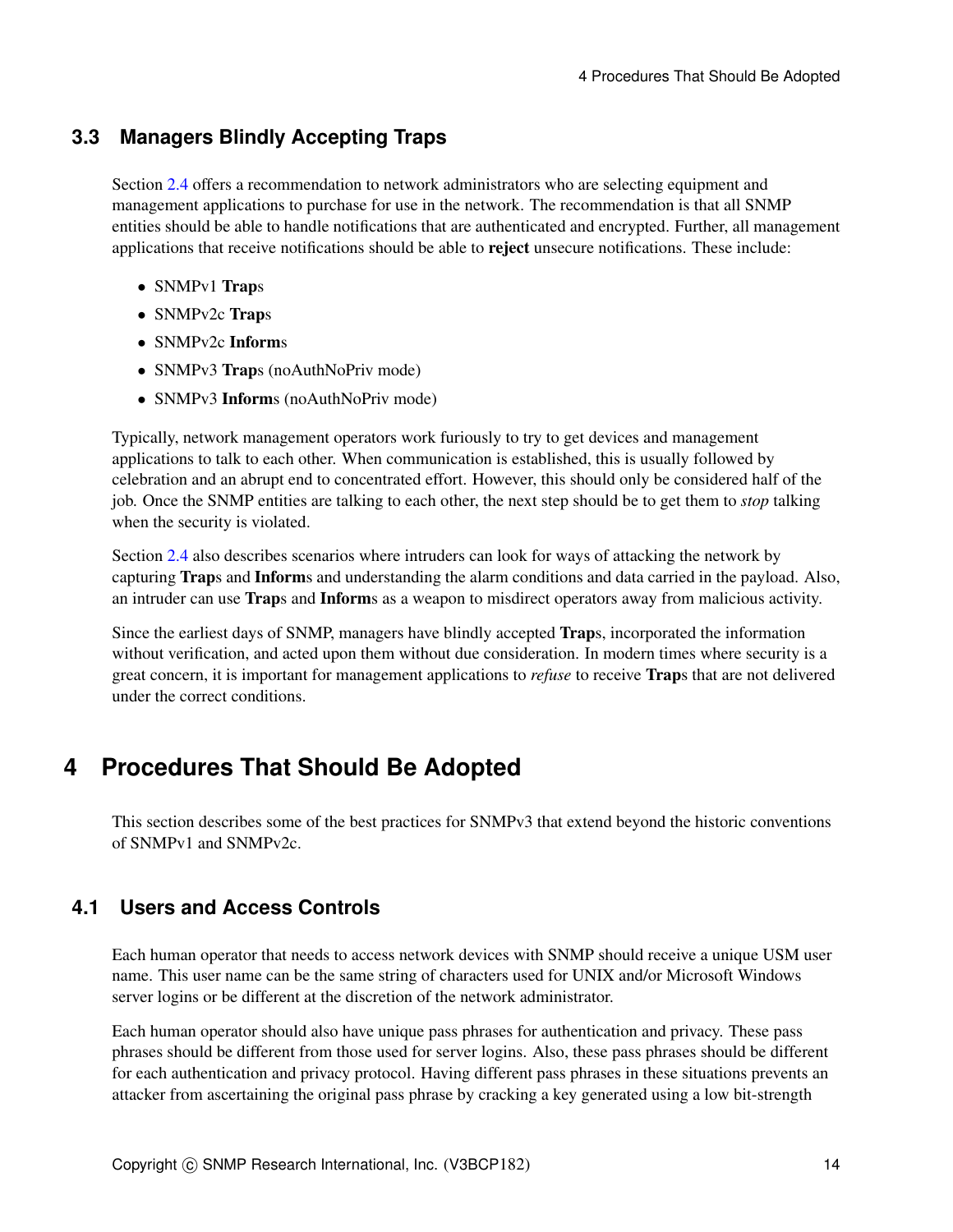algorithm. Also, if a server login pass phrase becomes compromised, the SNMP network is not compromised and vice-versa.

For additional information related to unique USM user names and pass phrases, refer to Section [3.1.](#page-11-0)

Human operators in the same workplace typically have different responsibilities and therefore a different set of privileges needed to carry out their duties. In a security-conscious environment, special care should be taken to limit the privileges for each user to only what is needed. SNMPv3 provides a rich set of features to describe the information in an agent that is accessible for read and write actions by a particular user and for notifications sent in the name of a particular user.

### **4.2 Changing Pass Phrases**

An enterprise should apply to SNMPv3 and the user-based security model (USM) the same policies that govern logins for UNIX and Microsoft Windows servers. When changes are required for server pass phrases, changes should also be required for USM user pass phrases. If there are rules governing the selection of pass phrases for server, the same rules can also govern the selection of pass phrases for SNMPv3.

The reasons for changing the pass phrases for SNMPv3 are essentially the same that necessitate changes to server pass phrases. For more information, refer to Section [1.3.2.](#page-3-0)

## **5 When To Apply Security**

### <span id="page-14-0"></span>**5.1 Authentication**

Authenticating SNMP requests is vital to protect network assets from intrusion and theft. There is a vast amount of information in network devices that could help an intruder to launch an attack, and the goal of authentication is to prevent a hacker from obtaining that information easily or from modifying device settings.

Without authentication, an intruder masquerading in the manager role can walk a device's MIB and capture all of the available information in a single sweep. If the device refuses the intruder's Get, GetNext, and GetBulk requests, then he or she must resort to capturing individual packets off of the network, which is a bit more difficult to accomplish. Capturing packets requires placing a network interface into promiscuous mode, and on UNIX servers this usually requires root privileges.

SNMPv1 and SNMPv2c offer only trivial authentication. Capturing a single SNMPv1 or SNMPv2c packet compromises the community string, and then there is effectively no authentication. So community-based agents are particularly vulnerable and should either be removed from service or be limited by SNMPv3-style access controls. Agents that support RFC 2576 or RFC 3584 can apply a small MIB view (or no MIB view) to managers that communicate with SNMPv1 or SNMPv2c. SNMP Research recommends configuring no MIB view at all. If SNMPv1 or SNMPv2c are required for network operations, then the MIB view should be made as small as possible (refer to Section [2.6\)](#page-8-3).

Access controls can be configured so an agent responds to SNMPv3 requests received with no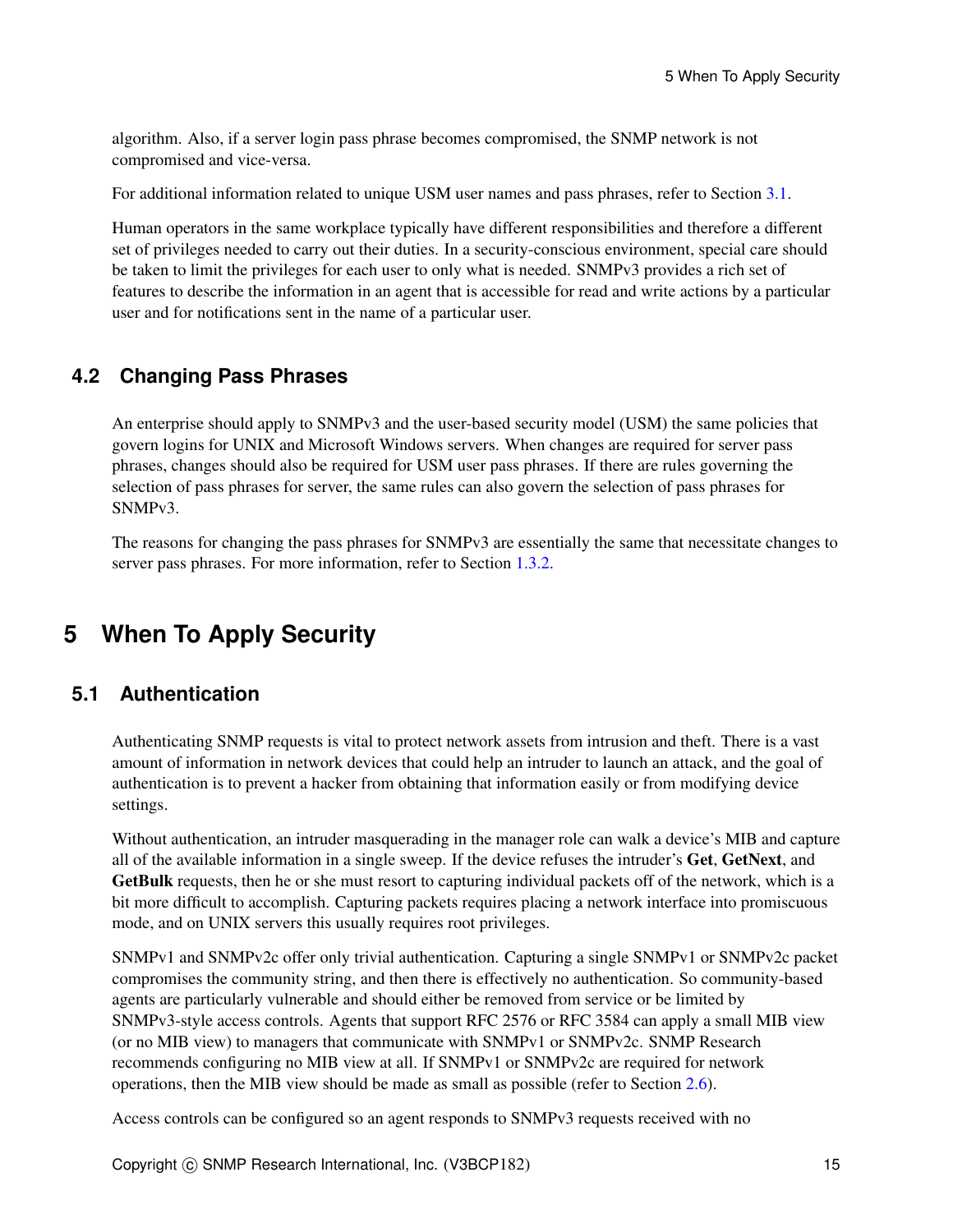authentication. This should not be performed, or at least, the MIB view should be as restrictive as SNMPv1 or SNMPv2c access.

Without authentication, an intruder masquerading in the agent role can send false information to the network management system as part of an attack. If the SNMP manager receives Trap and Inform messages from anonymous (SNMPv1/SNMPv2c) or unverified (SNMPv3 noAuthNoPriv) sources, the intruder can send investigators on a "wild goose chase" that leads away from the part of the network that is under attack.

SNMPv3 provides several protocols for authentication. The original protocol, MD5, is also the weakest and should not be used if other, strong authentication protocols are available. For details about authentication protocols, refer to Section [2.1.](#page-5-1)

The short answer to the question of "when should SNMPv3 messages be authenticated?" is, "whenever possible." There are some who argue that authentication of SNMPv3 messages adds a lot of overhead compared to SNMPv1 and SNMPv2c messages. Since SNMPv1 and SNMPv2c have essentially no authentication, there is almost no overhead, and by comparison SNMPv3 with authentication will require more time and computer resources.

If an SNMP agent contains large amounts of data or data that is polled frequently, is there a justifiable case for increasing the speed of retrieval by performing requests with no authentication? The question that should be asked is, "Is there any concern at all if anyone in the world were to be able to view the information contained by a group of MIB objects?" If the answer to the question is "No," then those MIB objects could be contained in a MIB view that is accessible by SNMPv1, SNMPv2c, and SNMPv3 with no authentication. Polling for this information could be done with no authentication, and all other information in the agent could be protected with authentication.

## <span id="page-15-0"></span>**5.2 Privacy**

As stated in the previous section, if network devices refuse an intruder's Get, GetNext, and GetBulk requests, then the intruder must resort to capturing individual packets off of the network to obtain the information in an SNMP agent. The privacy features of SNMPv3 protect the device information from disclosure when it is carried in an SNMPv3 message that is captured "in flight."

SNMPv1 and SNMPv2c have no privacy features at all and should not be used to convey any sensitive information to or from an agent.

SNMPv3 access controls can be configured so an agent responds to requests received with no privacy. This should never be done for Set requests. For Get, GetNext, and GetBulk requests, and also for SNMP notifications (Trap and Inform messages), the same question should be asked here that was posed above for authentication, "Is there any concern at all if anyone in the world were to be able to view the information contained by a group of MIB objects?" If the answer to the question is "No," then those MIB objects could be contained in a MIB view that is accessible without privacy protocols. The rest of the information should be protected by message encryption.

SNMPv3 provides several protocols for privacy. The original protocol, DES, is also the weakest and should not be used if other, stronger privacy protocols are available. For details about privacy protocols, refer to Section [2.2.](#page-6-0)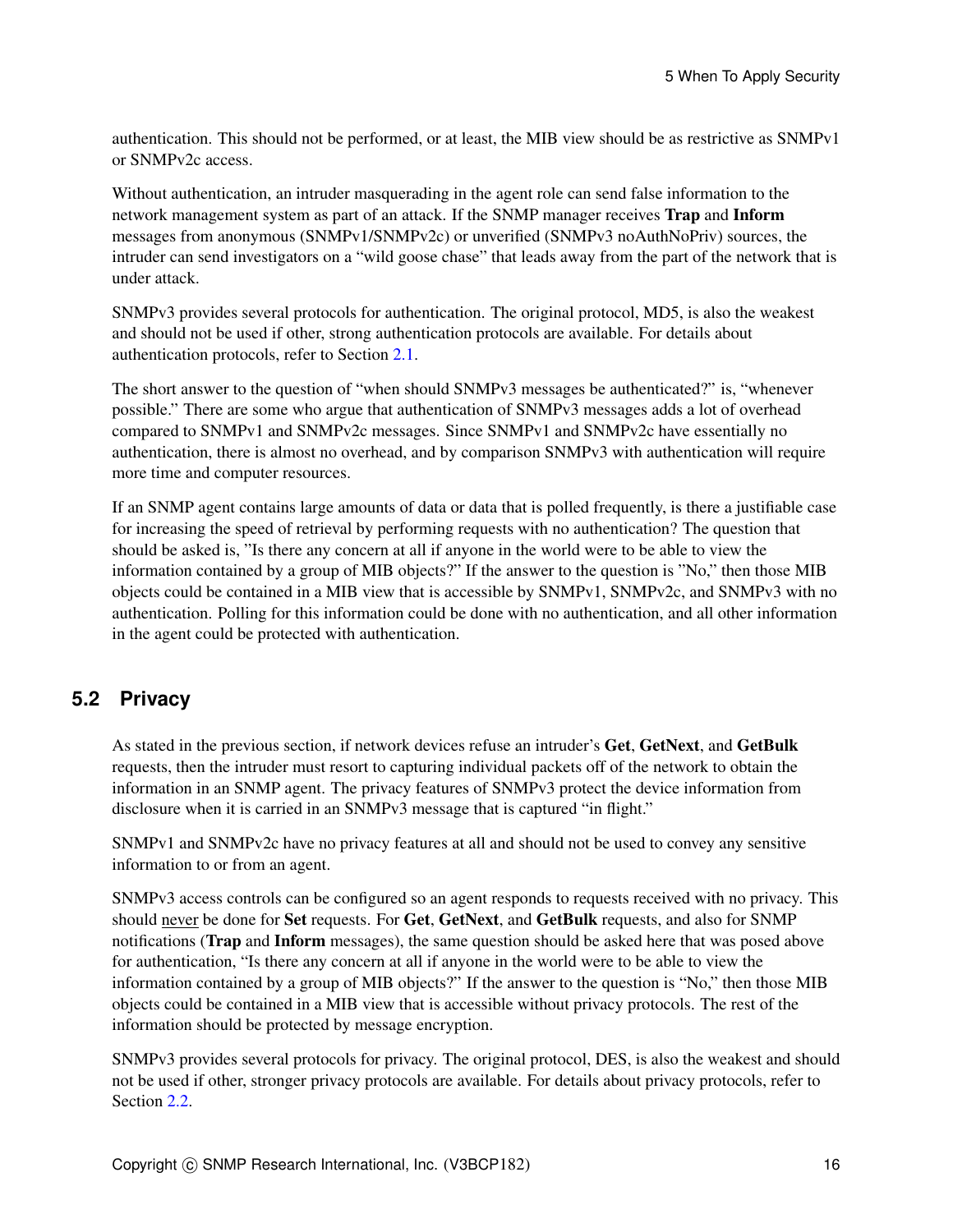The short answer to the question of "when should SNMPv3 messages be encrypted for privacy?" is, "whenever necessary." For sensitive data that would be dangerous in the hands of a hacker, encryption is a necessary and justified expenditure of resources with great benefits.

Polling and notifications should be implemented with a mixture of encrypted and unencrypted messages. Privacy should be used when the data being conveyed is sensitive; and unsensitive data can be conveyed without exercising a privacy protocol. For Set requests, always use privacy protocols. For Trap and Inform messages, consider both the alarm type and the payload when deciding if the message should be encrypted.

## **6 What Users Should be Configured**

USM Users are to SNMPv3 what community strings are to SNMPv1 and SNMPv2c. Early manageable devices came pre-configured with well-known community strings, and many devices stored the community strings in read-only memory (ROM) so they could not be changed. These antiquated paradigms are completely improper for SNMPv3. The security configuration of all SNMPv3 entities (both agents and managers) should be fully writable and entirely replaceable.

The SNMPv3 user-based security model (USM) uses private key cryptography. This means that the secret keys must be known on both ends of communication. Interactive management applications can prompt an operator for the USM user name and pass phrases. However, a non-interactive poller and a notification receiver application must be configured with the same keys that are stored in the agent.

SNMPv3 entities should be equipped with an initial configuration that enables the network administrator to apply changes that bring the unit into conformity with an enterprise-wide policy that includes the procedures described in Section [4.](#page-13-0) Device manufacturers should design their products so they do not rely on old procedures rooted in the past (Section [3\)](#page-11-1).

## <span id="page-16-0"></span>**6.1 Initial Configuration**

When a device (containing an SNMPv3 agent) is installed in a network for the first time, it needs two kinds of USM users for SNMPv3:

### 1. An initial administrative user.

This USM user, usually shortened to *initial user*, has full read-write access to the entire MIB when SNMPv3 requests are authenticated and encrypted. Most importantly, the initial user has the privilege to create, delete, and modify rows in all of the tables of the SNMPv3 Administration MIBs (Section [1.3.3\)](#page-4-0).

The name of the initial user could be "initial" or "root" or any other arbitrary name. The length of the name must be between 1 and 32, inclusive. The characters in the name should be alphanumeric and begin with a letter.

#### 2. Clone-from users.

These USM users are templates from which other USM users can be created. There should be at least one clone-from user in the initial configuration for every combination of authentication and encryption algorithm recognized by the SNMPv3 agent. For example, if the agent understands two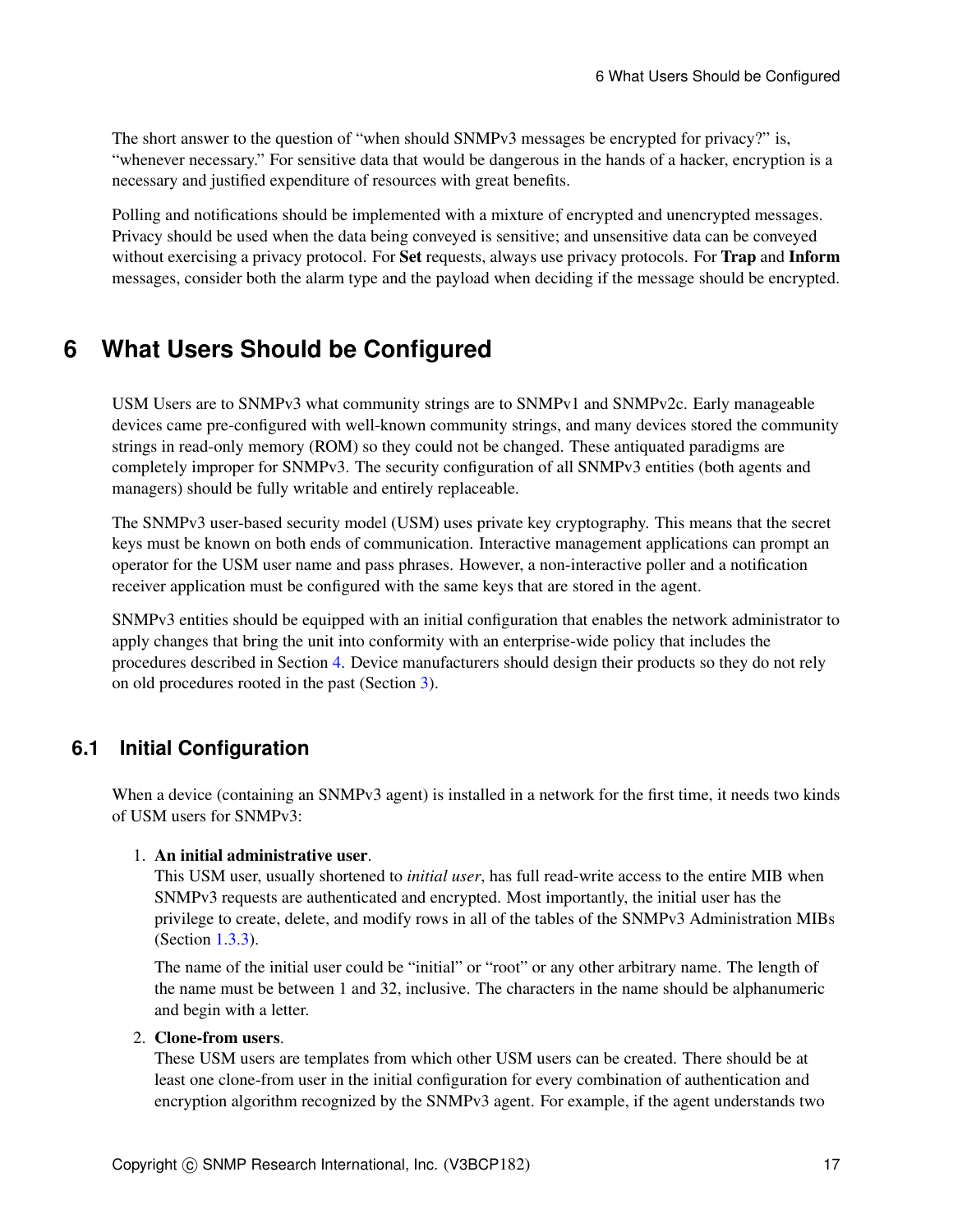| User              | authProtocol    | privProtocol   |
|-------------------|-----------------|----------------|
| user1             | MD <sub>5</sub> | <b>DES</b>     |
| user2             | MD <sub>5</sub> | <b>AES-128</b> |
| user3             | MD <sub>5</sub> | AES-256        |
| user4             | MD <sub>5</sub> | 3DES           |
| user <sub>5</sub> | $SHA-1$         | <b>DES</b>     |
| user6             | $SHA-1$         | <b>AES-128</b> |
| user7             | $SHA-1$         | AES-256        |
| user8             | $SHA-1$         | 3DES           |

authentication protocols (MD5 and SHA-1) and four privacy protocols (DES, 128-bit AES, 256-bit AES, and Triple-DES), then there should be eight clone-from users:

The name of each clone-from user is arbitrary but must be unique. The length of each name must be between 1 and 32, inclusive. The characters in each name should be alphanumeric and begin with a letter. One strategy is to choose a name that is descriptive for the protocols it supports; e.g., "md5aes128user".

The initial user should be used to authenticate SNMPv3 Set requests that install the operational configuration (Section [6.2\)](#page-17-0). The initial user is temporary: after the operational configuration is installed, the initial user should be deleted. From that point forward, the user name of the administrator responsible for network management should be used to make subsequent changes to the configuration.

If the keys belonging to a clone-from user are compromised, then any USM users created from that template are also compromised. Therefore, it is important to prevent those keys from ever being exposed to the network. An intruder should never have the opportunity to capture an SNMPv3 message containing a digest created with the authentication key of a clone-from user. Likewise, an intruder should never have the opportunity to capture an SNMPv3 message containing data that has been encrypted using the privacy key of a clone-from user. To ensure this can not happen, clone-from users should never be used to send an SNMPv3 command or notification. It follows that clone-from users should never be assigned to an access control group (no clone-from user name should ever appear in any vacmSecurityToGroupEntry).

The names of the initial user and clone-from users can be pre-configured from the factory or be entered by the operator who is installing the device into the network. The pass phrase for the initial user may also be pre-configured from the factory since the initial user is temporary. However, it is strongly recommended that the pass phrases for the clone-from users should never be pre-configured. This should always be entered at installation time.

The configuration entries in the vacmSecurityToGroupTable, vacmAccessTable, and vacmViewTreeFamilyTable that enable the initial user to create and delete rows in the SNMPv3 Administration MIBs are probably best pre-configured from the factory, and these can be re-used or replaced for the operational configuration.

## <span id="page-17-0"></span>**6.2 Operational Configuration**

The operational configuration of a device (containing an SNMPv3 agent) consists of the clone-from users from the initial configuration plus: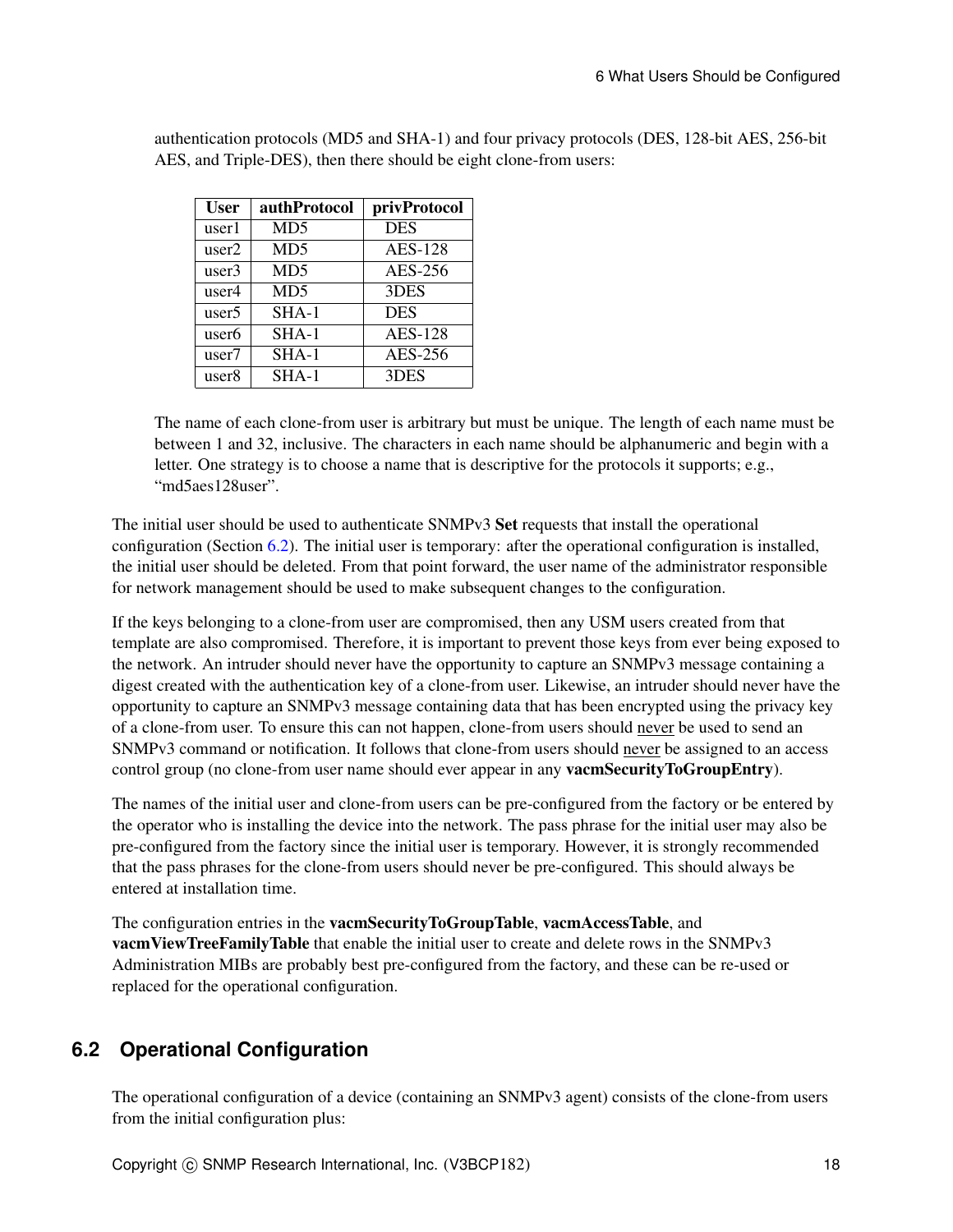- USM users corresponding to each human operator authorized to remotely access the device;
- Other USM users that do not correspond to a human operator (not recommended, see Section [3.1\)](#page-11-0);
- MIB views (vacmViewTreeFamilyTable) that assign names to sets of MIB branches;
- Access controls (vacmAccessTable) that assign MIB views with read, write, and notify privileges to named groups; and,
- Group assignments (vacmSecurityToGroupTable) that assign individual users to a named group.

The USM user name corresponding to the human administrator responsible for overall network management assumes the role of the initial user after the initial user is deleted. This user name is now used to authenticate SNMPv3 Set requests that apply future changes to the operational configuration of the SNMPv3 Administration MIBs.

The operational configuration of the device also consists of:

- Notifications (which type to send), which may include **Trap** or **Inform** messages, or both (snmpNotifyTable);
- Destinations (snmpTargetAddrTable), the IP addresses where the device should send Trap and Inform messages;
- Parameters (snmpTargetParamsTable) that indicate the USM user name(s) of the sender(s) of Trap messages as well as the sender(s) and retransmission policy(ies) for **Inform** messages; and,
- Filters (snmpNotifyFilterProfileTable and snmpNotifyFilterTable) that reduce the transmission of Trap and Inform messages at the source.

The parameters in the **snmpTargetParamsTable** tell the SNMPv3 agent for each destination IP address which USM user should be used to send the Trap or Inform message, and also the security level and protocols for authentication and encryption. It is recommended that this USM user should always correspond to a human operator, however pseudo-users are still commonly used for this purpose (Section [3.1\)](#page-11-0).

If the device will allow limited access by SNMPv1 or SNMPv2c, then the operational configuration of the device also consists of:

- Community strings (snmpCommunityTable); and,
- Group assignments (**vacmSecurityToGroupTable**) that attach community strings to a named group.

Note that groups containing community strings should have no write privileges and restricted read and notify privileges.

### <span id="page-18-0"></span>**6.3 In Management Applications**

Management applications generate SNMP commands (Get, GetNext, GetBulk, Set) on behalf of a human operator. To send these commands in an SNMPv3 message, the management application must possess the USM user name and private keys that enable access to the target devices. The manager can get this information in one of two ways: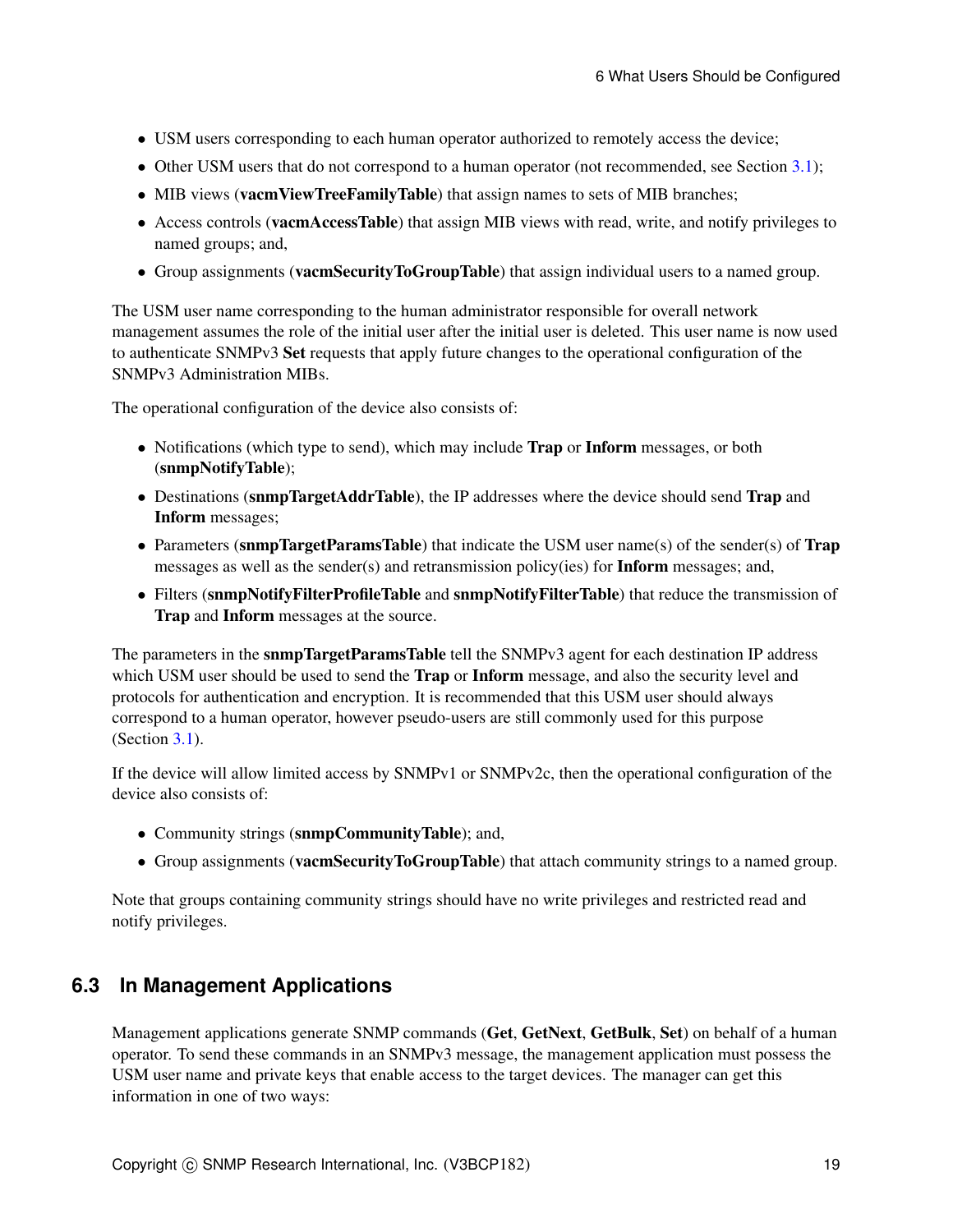- 1. The management application can prompt the human operator for his or her USM user name and pass phrases at the start of a session. For example, the operator might "log in" to the management application at the start of the work shift and log out at the end of the work shift. The management application generates the private keys it needs from the credentials entered by the operator for polling and interactive commands during the length of that work shift. The management application can then localize the private keys based on the engine ID of each device to be polled.
- 2. The management application can be pre-configured with the USM user name and localized keys needed to access network devices for commands. Unfortunately, this means that whoever is standing in front the system console could perform polling and send interactive commands using an operator's credentials even if the human operator is not present.

Management applications may also receive alarms from devices as SNMPv3 Trap messages. If a Trap is to be authenticated and possibly decrypted, the management application must possess the localized keys for the USM user name and engine ID specified in the received message. To ensure that Traps are received even when the operator is not present, the localized keys for devices that send Traps should be pre-configured. Note that these are exactly the same keys in choice 2, above.

Management applications may also receive alarms from devices as SNMPv3 **Inform** messages. **Informs** work differently from **Traps** (see Section [6.5\)](#page-20-0). If an **Inform** is to be authenticated or decrypted, the management application must possess the localized keys for the USM user name specified in the received message and the manager's engine ID. To ensure that Informs are received even when the operator is not present, the localized keys should be pre-configured. Note that these are *not* the same keys in choice 2, above, so a person standing in front the system console could not perform polling and send interactive commands using an operator's credentials without the operator being present.

Unlike managed devices, management applications do not need configuration information for most of the tables in the SNMPv3 Administration MIB to carry out its primary function of sending SNMP commands and receiving SNMP notifications. User credentials that are pre-configured or memory-resident during an active session are appropriate to store in the usmUserTable.

Note that a management application may reside on a managed device so that its pre-configured credentials can be updated by a key management application (Section  $7)^1$  $7)^1$  $7)^1$ . In this case, the manager should implement the usmUserTable, and the configuration should also contain clone-from users (see the description in Section [6.1\)](#page-16-0).

Management applications that allow USM user information to be pre-configured but can not be externally managed may import user names, pass phrases, engine IDs, and other necessary information in the form of a text file, sometimes called a seed file. Seed files can be created by hand, or they can be generated by an external application that discovers SNMPv3 devices in a network. For more information about generating seed files, contact SNMP Research.

## **6.4 In Devices That Do Not Support SNMPv3 Administration**

An SNMPv3 agent that does not support SNMPv3 administration standards is probably configured with the same ad hoc methodologies that were commonly used in the past. For SNMPv1 and SNMPv2c agents, this

<span id="page-19-0"></span><sup>&</sup>lt;sup>1</sup>In SNMP Research's product line, an example of this is when a BRASS Management Application runs as an EMANATE Subagent beneath an EMANATE Master Agent.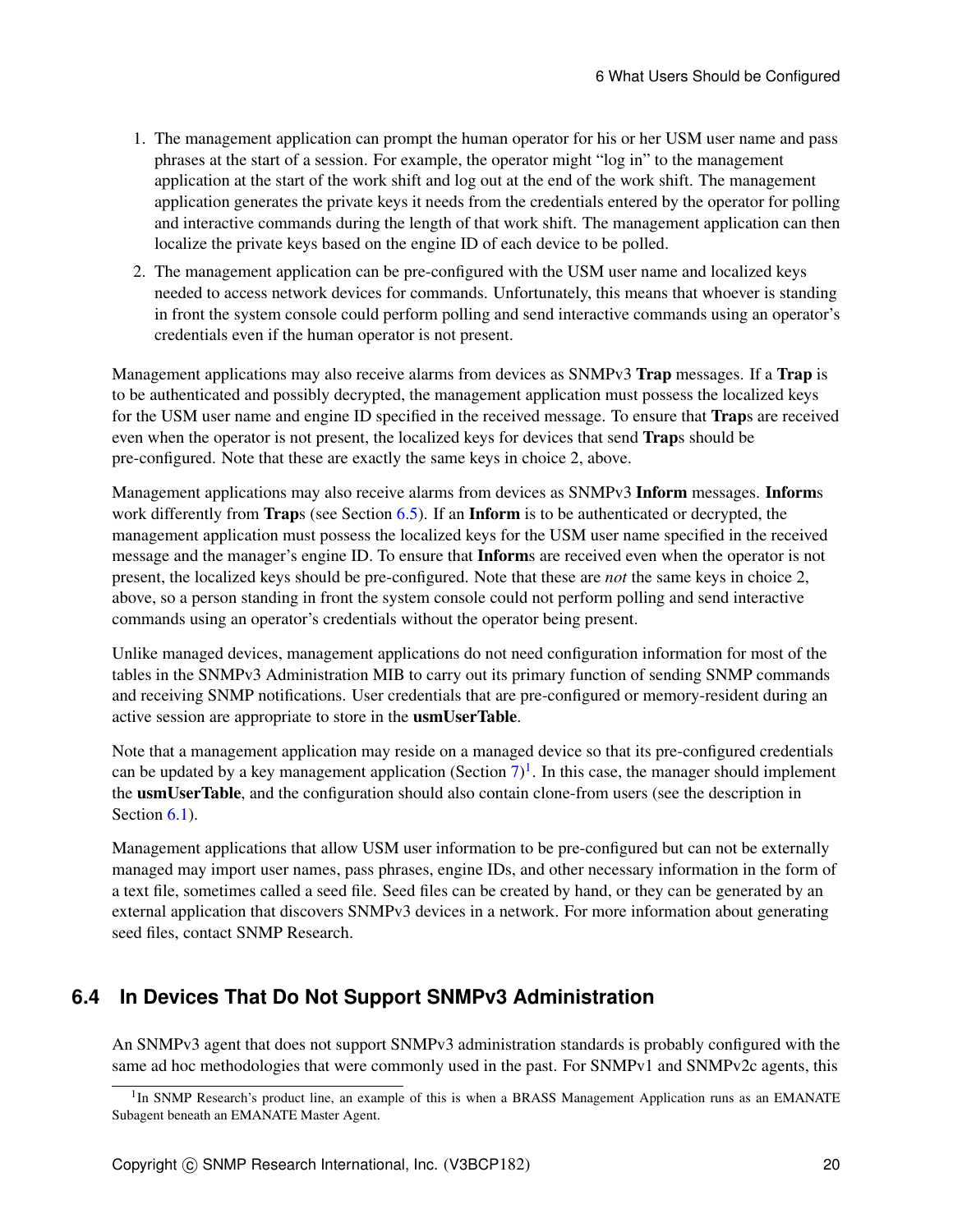usually meant uploading a fixed, or static configuration file to a device. This is a procedure that should not carry forward (Section [3\)](#page-11-1), but if it will be done as an interim solution, Section [3.2](#page-12-0) describes how to do it without compromising SNMPv3 security.

In these devices, an initial configuration probably does not make sense. The configuration to be uploaded will be the operational configuration. If the SNMPv3 agent does not support **Set** requests, or if **Set**s are not allowed to the usmUserTable, then it is not necessary to include clone-from users.

Operating devices that do not support the SNMPv3 Administration MIBs is not a valid excuse to avoid regular changes of pass phrases for all USM users. Since these devices are not compatible with standards-based key management applications (Section [7\)](#page-21-0), the ad hoc methodologies will need to be repeated indefinitely to upload new configurations periodically.

## <span id="page-20-0"></span>**6.5 Traps Versus Informs**

The configuration of SNMPv3 USM users for Traps is the same as for polling (SNMP Gets) or write operations (SNMP Sets). So if alarms are communicated from devices to management application via SNMPv3 Traps, no *additional* configuration is required in the agents. For this reason, Traps are usually considered to be the easiest type of SNMPv3 notification to configure.

The configuration of SNMPv3 USM users for Informs is similar to SNMP Gets/Sets/Traps but in "reverse," because the roles are in reverse. With SNMP Gets/Sets, the agent receives the original message and must decide if it should send back a Response, so it is authoritative with respect to security. With SNMP Informs, the manager receives the original message and must decide if it should send back a Response, so it is authoritative with respect to security.

When the agent is authoritative, the SNMPv3 USM user keys are localized with the agent's engineID. When the manager is authoritative, the SNMPv3 USM user keys are localized with the manager's engineID. In the agent, in addition to other configuration entries that are required, there must be a usmUserEntry where the first index is the engineID of the manager to which the Inform is to be sent.

Note that when the agent is authoritative, the manager must be configured with the private keys used by each and every USM user (that sends Traps) in each and every SNMPv3 agent. Also, the agent must be configured with the private keys for its local USM users. So if there are a thousand agents and one manager with one user sending **Traps**,

- there is one usmUserEntry entry in each of the one-thousand (1,000) agents with keys that are localized with that agent's engineID; plus,
- there are one-thousand (1,000) usmUserEntry entries in the manager, one for each unique set of private keys localized with each agent's engineID;
- there are two-thousand (2,000) usmUserEntry entries total.

When the manager is authoritative, the manager is configured with the private keys for its local USM users. Also, the agent must be configured with the private keys used by each and every USM user (that sends Informs) for each manager that will receive the Informs. So if there are a thousand agents and one manager with one user sending Informs,

• there is one usmUserEntry entry in each of the one-thousand (1,000) agents with a common set of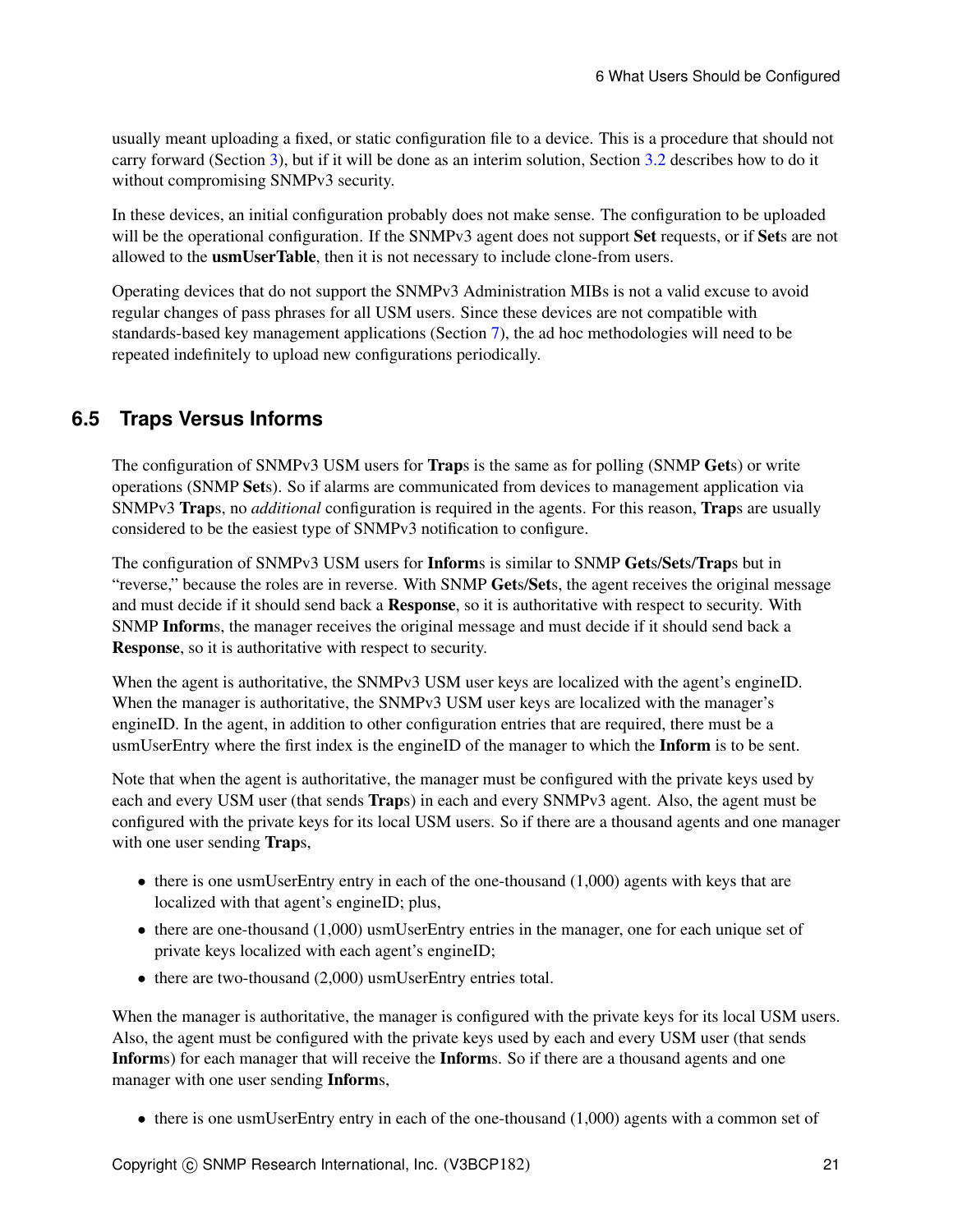keys that are localized with the manager's engineID; plus,

- there is one usmUserEntry entry in the manager localized with its own engineID;
- there are 1,001 entries total.

For the above reasons, it is easily argued that the configuration for **Inform**s is much simpler and easier than the configuration for Traps! However, if your network management system performs both SNMP commands (Gets, Sets) and receives Informs, then you'll need both sets of configuration entries (3,001 entries total in the above example).

## <span id="page-21-0"></span>**7 SNMP Key Management Applications**

The purpose of a key management application is to synchronize private keys between SNMPv3 agents and SNMPv3 managers. This section describes how key management applications should be used as part of the operation of today's enterprise networks.

Because of the sensitive nature of the information contained in a key management application's database (USM users and pass phrases, access controls, etc. installed in every device in the network), this type of application should only be accessible by senior-level network administrators.

### **7.1 Background**

Enterprise networks can consist of hundreds, thousands, or tens of thousands of manageable devices (or even more). In the past, SNMPv1 and SNMPv2c were used to monitor large networks, and administrators often relied on the fact that manageable devices would respond to well-known community strings like "public" from the factory.

In the past, management of large networks was limited to monitoring. While it would have been desirable for authorized administrators to correct problems remotely with SNMP Set requests, opening up a device for write operations was always risky with community-based SNMP. An intruder with the ability to capture an SNMP packet could acquire the ability to make malicious changes quickly and with relative ease.

Devices that support SNMPv3 can be enabled for safe write operations by using the strong authentication and privacy mechanisms built into the protocol. To maintain the secure state of the network, it is necessary to adhere to some conventional practices including periodic changes to pass phrases for all USM users, deleting access for users who cease to be authorized (i.e., no longer employed), and so on.

SNMPv3 is robust because every device is a stand-alone entity that does not rely on an external server for its security. This means that changes to pass phrases must be applied to all devices individually. If an operator ceases to be an employee, his or her USM user should be deleted quickly from all of the devices where the operator previously had access. To carry out these operations across every manageable device in a large network requires automation.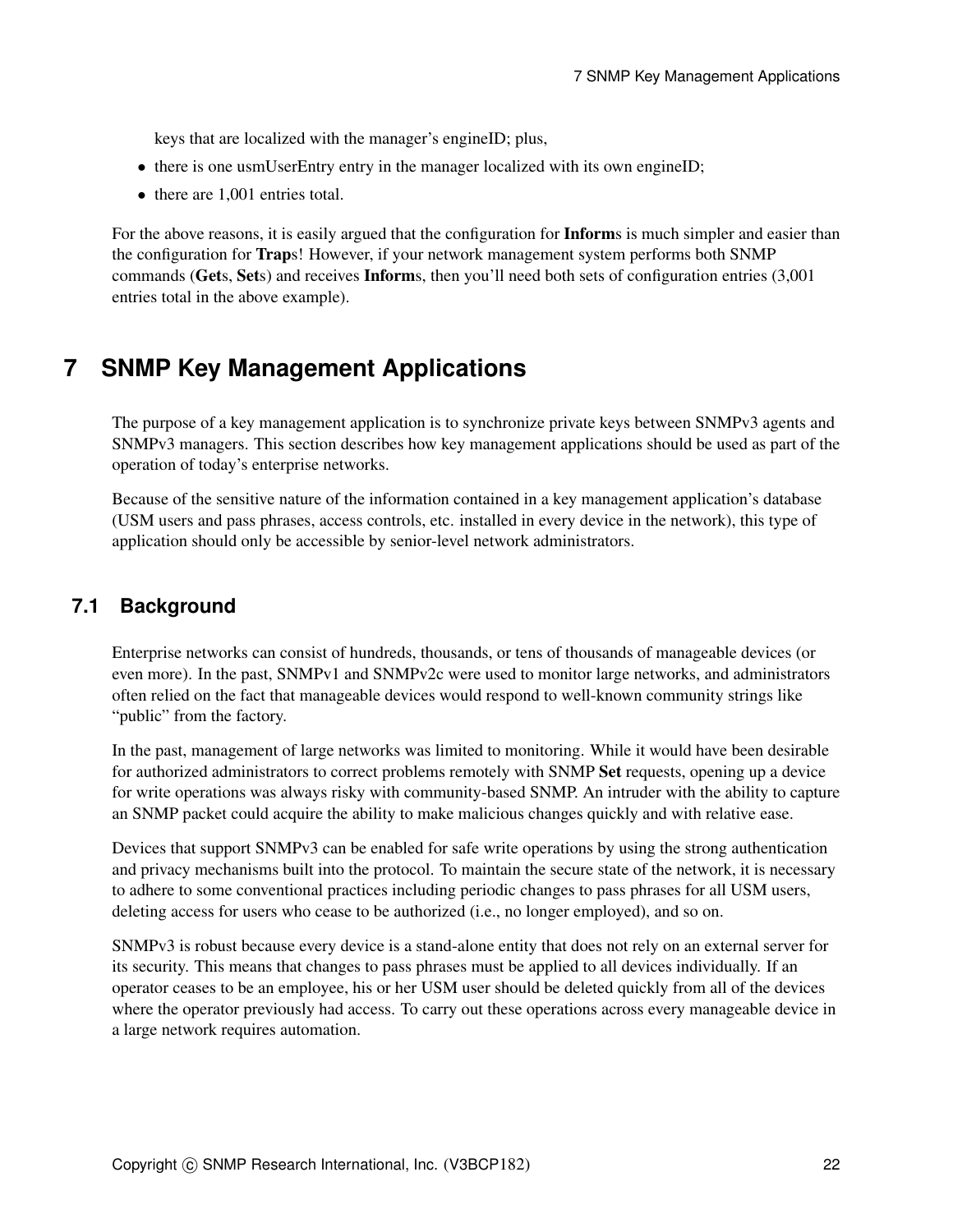## <span id="page-22-1"></span>**7.2 Automation for Updates**

A key management application is a central location where the entire list of authorized users and their pass phrases is kept, along with the complete list of manageable network devices to which their SNMP access extends. Changes to USM users or pass phrases are entered into the application, and the application propagates the changes through the network by performing SNMPv3 Set requests to each device's usmUserTable.

After localized keys are updated on each device, it is also necessary to make the same changes to the SNMP command generator applications and SNMP notification receiver applications that monitor and manage the enterprise. Ideally, the management application will be installed on a managed server and it's local configuration datastore can be updated in the same manner as devices in the network. This requires the management application to support the SNMPv3 Administration MIB as well (for the **usmUserTable**).

## <span id="page-22-0"></span>**7.3 Access Controls**

In addition to synchronizing private keys, a key management application will likely also help an administrator manage the access control settings for USM users in SNMPv3 agents throughout the network.

Different operators are responsible for different subnets or classes of devices. Some operators have limited privileges, such as a Helpdesk Staff Member. Other operators have a broader scope of privileges, such as a Remote Office Administrator. Some operators may have read-only access, such as the Inventory Control Personnel responsible for checking levels of toner in all networked printers. Various staff may need to receive alarms, but rarely does any single staff member want or need to see all of the **Traps** generated by all devices.

A well-designed key management application will not only allow changes to USM users and pass phrases in the usmUserTable, but it will facilitate changes of users to group assignments and access levels for groups. Changes are entered into the application, and the application propagates the changes through the network by performing SNMPv3 Sets to these SNMPv3 Administration MIB tables:

- vacmSecurityToGroupTable
- vacmAccessTable
- vacmViewTreeFamilyTable

## <span id="page-22-2"></span>**7.4 Notifications**

In addition to performing other tasks, a key management application may also manage the flow of SNMPv3 notifications. To do this, the application should also be the central location where the complete list of SNMP notification receivers (Trap receivers) is kept. As a property of each device in its database, the application should be able to associate the destination(s) where each device should send its **Traps**. Those associations are entered into the application, and the application propagates the changes through the network by performing SNMPv3 Sets to these SNMPv3 Administration MIB tables:

#### • snmpNotifyTable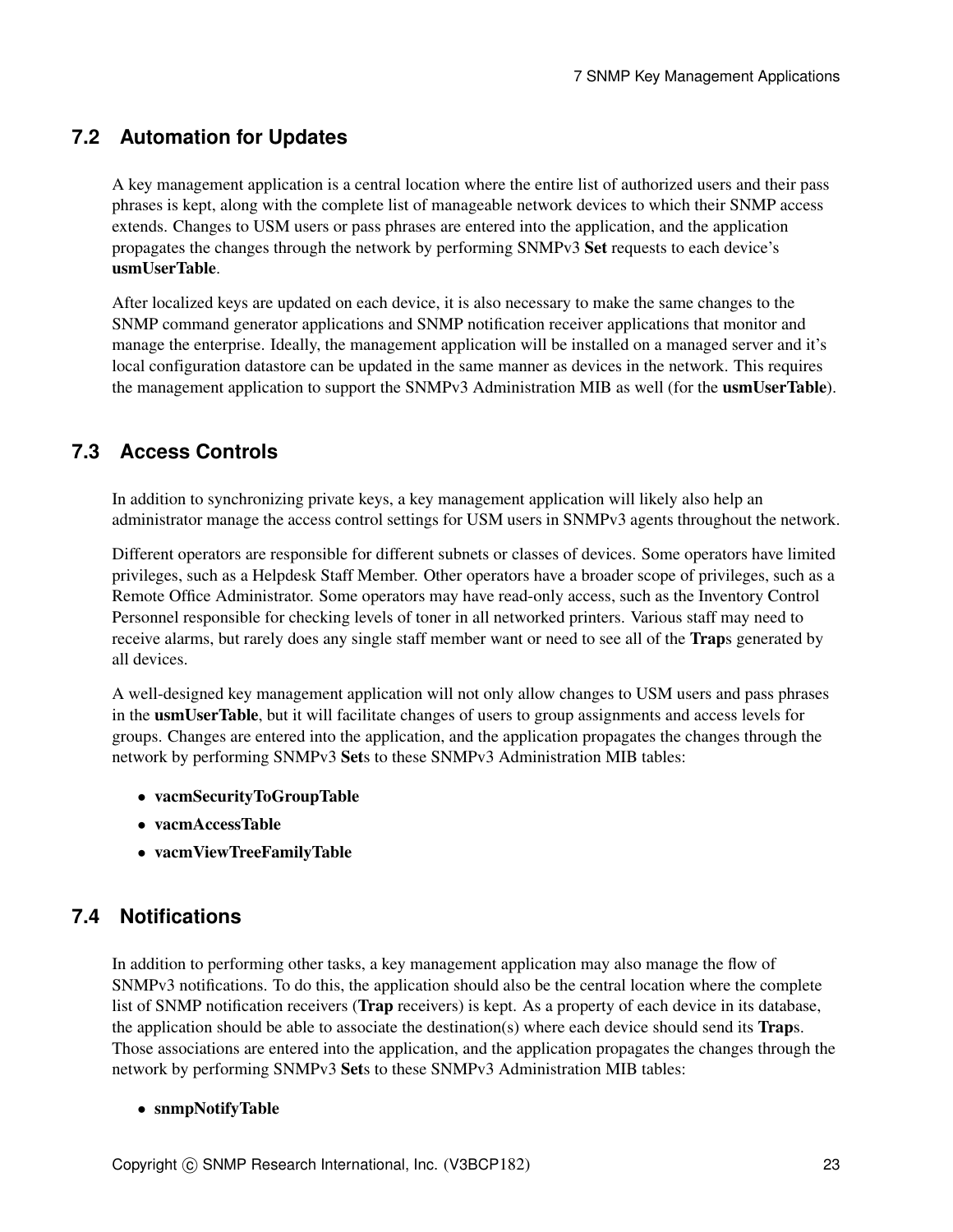- snmpTargetAddrTable
- snmpTargetParamsTable
- snmpNotifyFilterProfileTable
- snmpNotifyFilterTable

### <span id="page-23-0"></span>**7.5 Community Strings**

If the enterprise policies permit limited access to SNMPv3-enabled devices by SNMPv1 and SNMPv2c management applications, or if **Trap**s to SNMPv1 and SNMPv2c notification receivers are allowed, these could also be maintained through a key management application if both the application and the target devices support RFC 2576 or RFC 3584.

These RFCs define the coexistence between community-based SNMP and SNMPv3. A community string can be added or deleted in the **snmpCommunityTable**. Community strings in the table can be assigned to access control groups with associated privileges and MIB views, just as a USM user can be. Since a key management application may already manage access controls (Section [7.3\)](#page-22-0) for USM users, it is only a small additional step to support access controls for community strings.

In this case, the key management application should also be the central location where the complete list of SNMP community strings is kept. Changes to community strings are entered into the application, and the application propagates the changes through the network by performing SNMPv3 Set requests to each device's snmpCommunityTable and the tables listed in Section [7.3.](#page-22-0)

### **7.6 Examples of Key Management Applications**

#### 7.6.1 Simple PolicyPro

Simple PolicyPro® (SNMP Research) is a complete key management application with full automation for updates initiated through the graphical user interface (Section [7.2\)](#page-22-1).

Simple PolicyPro configures both SNMPv3 agents and managers that support the SNMPv3 Administration MIBs. It synchronizes changes to USM users and private keys end-to-end for SNMP commands and notifications (Section [7.4\)](#page-22-2), including both Traps and Informs (Section [6.3\)](#page-18-0). It also configures community strings in SNMPv3 devices that support RFC 2576 or RFC 3584 (Section [7.5\)](#page-23-0).

Simple PolicyPro provides complete control for the operator to define access controls for read, write, and notify actions for all users and community strings assigned to a group (Section [7.3\)](#page-22-0). Any number of groups with all associated MIB views can be added and removed together or individually from any number of devices in the network. These sophisticated details are simplified by organizing them into containers called "policies," from which the software derives its name.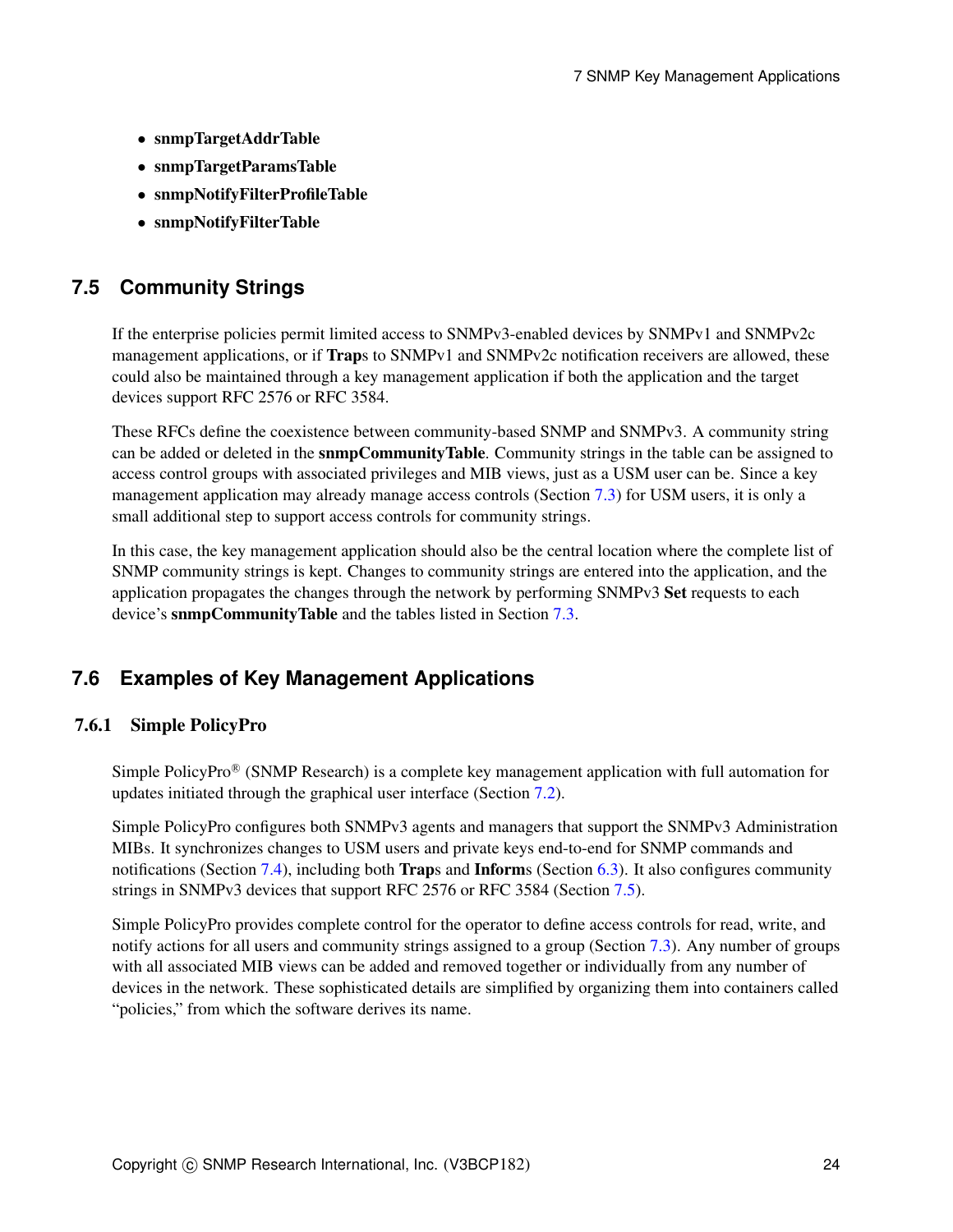### 7.6.2 SNMPv3 Configuration Wizard

The SNMPv3 Configuration Wizard (SNMP Research) is a minimal application for modifying the SNMPv3 Administration MIBs on individual network devices. It does not act as a central location for storing lists of USM users, community strings, and network devices, so it does not offer any features for automating changes across multiple devices. Instead, this application is primarily a teaching tool designed to reinforce the concepts of remote configuration of security in SNMPv3 agents.

The SNMPv3 Configuration Wizard has two primary functions:

#### • Configure Get and/or Set access to a device.

This function offers a choice to configure a USM user (usmUserTable) or community string (snmpCommunityTable). At each step, the application fetches information stored in the SNMPv3 Administration MIB tables in the device (since it has no central location for storing information) to present to the operator. The operator may select existing groups (vacmSecurityToGroupTable), access controls (vacmAccessTable), and MIB views (vacmViewTreeFamilyTable) or create new groups, access controls, and MIB views.

#### • Configure notifications.

This function offers a choice to configure a Trap or Inform (snmpNotifyTable) and a version number for SNMP (snmpTargetParamsTable). At each step, the application fetches information stored in the SNMPv3 Administration MIB tables in the device (since it has no central location for storing information) to present to the operator. The operator may select existing destinations (snmpTargetAddrTable) and parameters (usmUserTable or snmpCommunityTable) or create new.

The SNMPv3 Configuration Wizard has no provision for deleting existing rows in any of the SNMPv3 Administration MIB tables.

The SNMPv3 Configuration Wizard makes no attempt to configure any management applications to synchronize private keys installed or updated in SNMPv3 agents.

## <span id="page-24-0"></span>**8 Scanning for Security Vulnerabilities**

Networks are filled with devices containing hidden vulnerabilities. The following are just a few of the possibilities.

- Very old devices that may not have been used in many years might remain powered on, which offers intruders an open door with an SNMPv1 agent that responds to Set requests sent with the well-known community string "public".
- Old and new devices with read-only community-based access to the full MIB may be exposing an address book of mission critical devices through readable ARP caches.
- Devices that send SNMPv1, SNMPv2c, and noAuthNoPriv SNMPv3 Traps, combined with management applications that blindly accept all **Traps**, present opportunities for intruders. They could learn valuable information about the state of devices. They could also send false information to managers to cover their tracks and mislead investigators.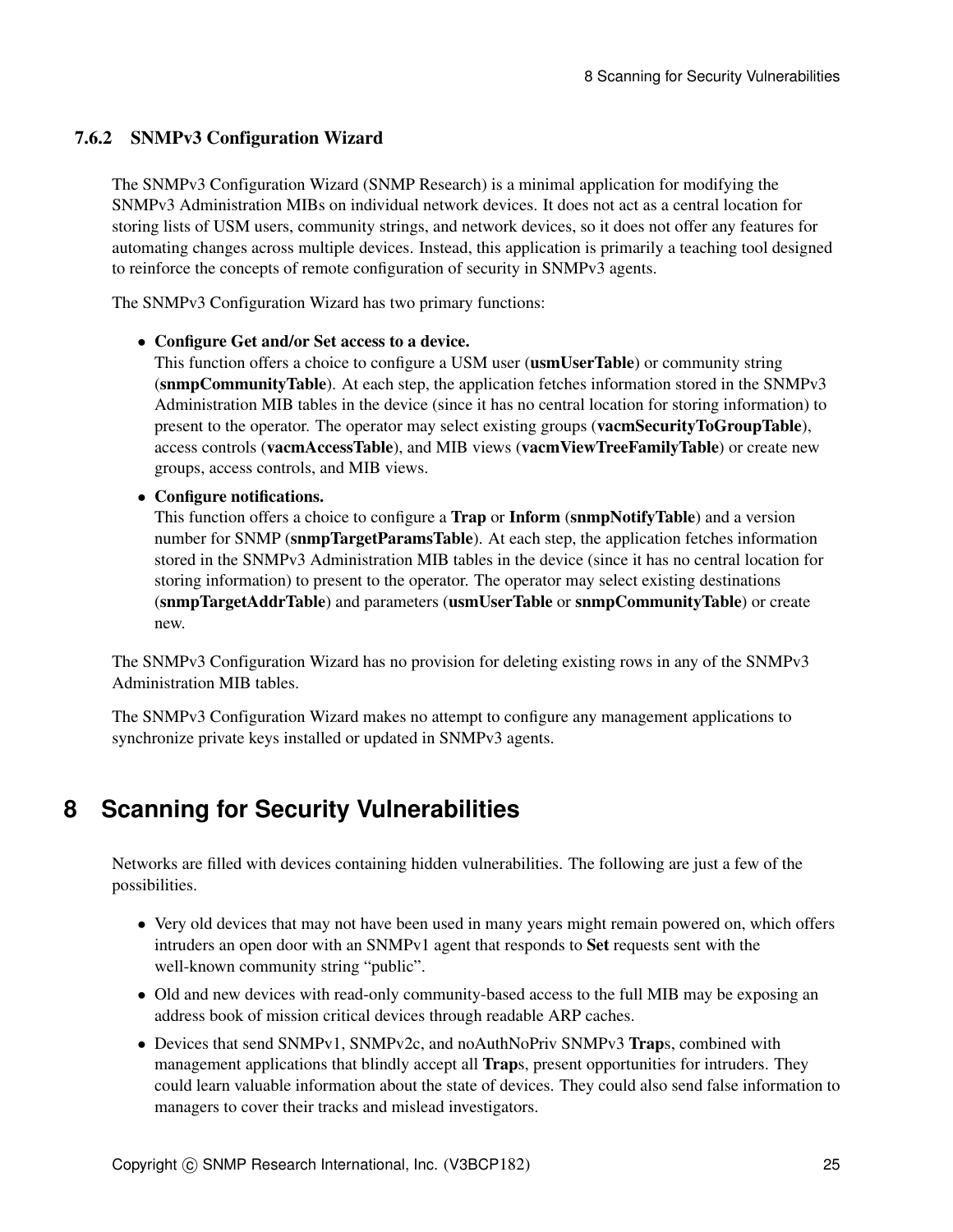- Devices containing SNMP agents that have not been patched for vulnerabilities announced in past CERT advisories may be installed in the recesses of a network. The same vulnerabilities may be reintroduced into a network by installing new equipment containing old software supplied by disreputable manufacturers.
- Devices configured with antiquated authentication and privacy protocols that no longer offer real protection from brute force attacks.
- SNMPv3 agents that do not comply with SNMPv3 specifications–combined with SNMPv3 management applications that overlook error conditions–can create opportunities for a system to be compromised by an intruder remain undetected.

It is important to routinely scan a network for security vulnerabilities in the network management system. After problems are discovered, then corrective actions should be taken to eliminate them. For example,

- Very old devices should be taken out of service if they are no longer needed.
- All devices in service should support SNMPv3 with strong authentication protocols (Section [2.1\)](#page-5-1) and privacy protocols (Section [2.2\)](#page-6-0). Devices that fail to meet current standards should be patched or taken out of service.
- All devices that contain a known vulnerability or do not comply with the SNMPv3 specification (Section [2.5\)](#page-7-1) should be patched or taken out of service.
- Management applications should be configured to reject SNMP notifications that are not authenticated. All devices should be configured to send Trap and Inform messages using strong authentication. Encryption should be used if the notification carries information that would be useful to an intruder to gain a foothold in the network.

### **8.1 Examples of Scanning Applications**

#### 8.1.1 SNMP Security Analyzer

The SNMP Security Analyzer (SNMP Research) has a discovery engine that can find all the devices with an SNMP agent on the network. Once the SNMP Security Analyzer finds an agent on the network, it conducts extensive testing on that SNMP agent. It looks for misconfiguations that may prevent SNMPv3 communication or weaken SNMP security. It also looks for known SNMPv3 security vulnerabilities. As an alternative to a network-wide discovery, SNMP Security Analyzer can work from a pre-determined set of IP addresses. Once the analysis is complete, the SNMP Security Analyzer automatically generates reports that identify and prioritize the discovered issues.

## **9 Firewall Boundaries**

Sometimes, network operators who are responsible for SNMP-based management view firewalls as an obstacle to overcome. An example of this is a firewall that blocks SNMP messages (or all UDP traffic) and is under the control of an administrator with conflicting priorities, who reports to a different part of the organization.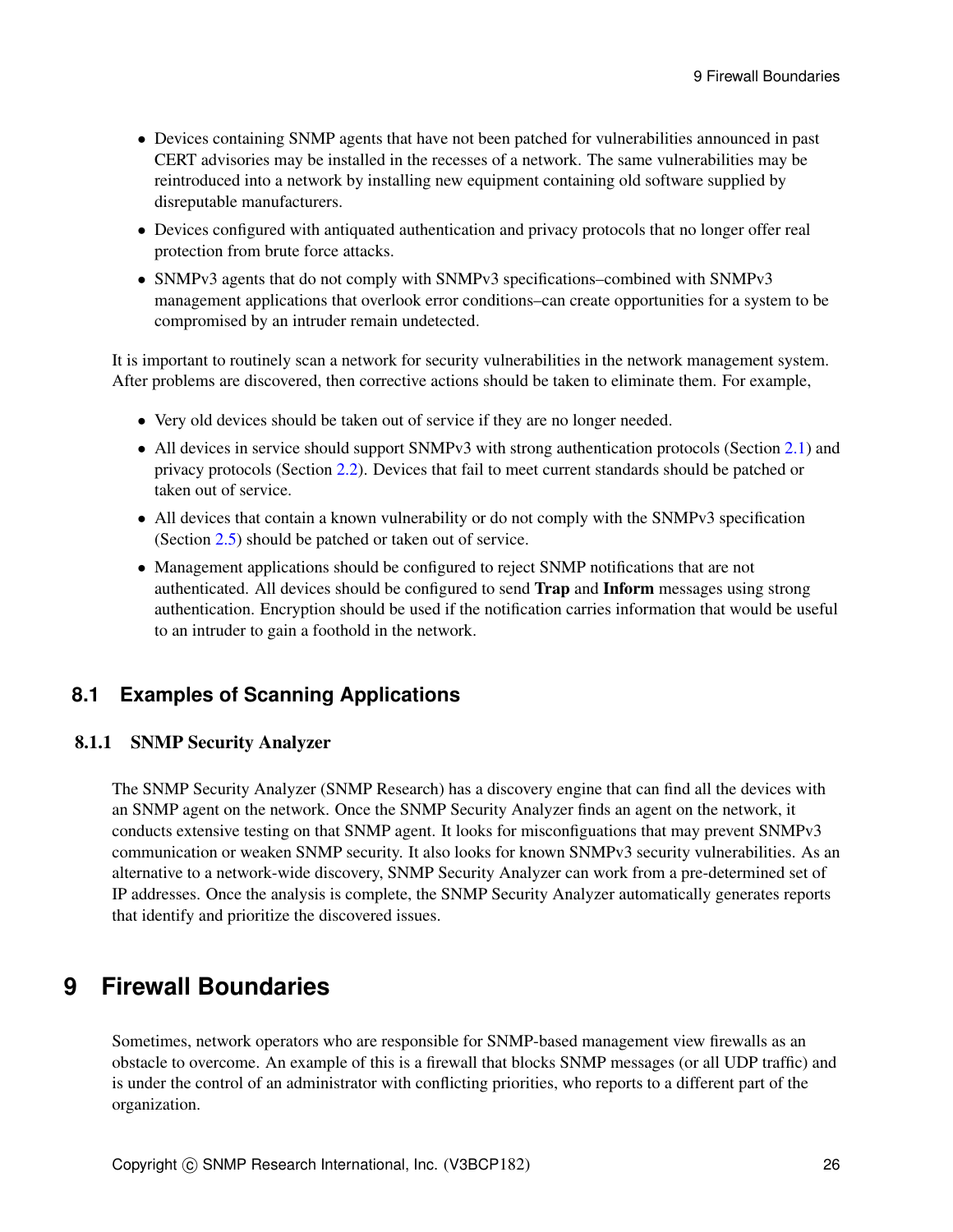At other times, network operators who are responsible for SNMP-based management view firewalls as part of a solution to some problem they need to solve. For example, if the network contains indispensable legacy devices for which an SNMPv3 agent is unavailable, it may be necessary to preserve and protect the SNMPv1 or SNMPv2c interface from attackers by hiding the devices behind a firewall.

The following sections discuss strategies for managing devices behind firewalls with SNMP.

### **9.1 Proxy Forwarder**

The standards-based solution for routing SNMP messages from one network domain onto another network domain is a *proxy forwarder*. Section [1.1](#page-1-0) introduced the proxy forwarder as one of the SNMP applications defined by the SNMPv3 specification. Section [1.2.2](#page-2-1) provided an example of how the proxy forwarder could be used as a gateway to a NAT-ted LAN. The proxy forwarder may also be an acceptable solution for crossing some firewall boundaries.

The proxy forwarder application receives SNMP messages from a UDP/IP transport and transmits SNMP messages onto a UDP/IP transport. Therefore, this solution works only when the firewall does not block UDP messages entirely. At minimum, the SNMP entity with proxy forwarder application would need to run on a DMZ host to which UDP messages arriving at port 161 on the WAN interface are routed.

When the SNMP entity containing the proxy forwarder application receives an SNMPv3 message from the WAN side of the firewall, it authenticates and optionally decrypts the message. If the contextSnmpEngineID does not equal the SNMP engine ID of the SNMP entity, it determines that the message should be forwarded. Then it looks in the snmpProxyTable (Section [1.3.3\)](#page-4-0) and cross-references the other MIB tables in the SNMPv3 Administration MIBs to determine where and how to forward the message. The protocol version of the outbound SNMP message can be SNMPv1, SNMPv2c, or SNMPv3. For SNMPv3, the USM User and keys can (and probably should) be different than the USM User and keys used to authenticate the message received from the WAN. As previously stated, the destination IP address can be non-routable NAT address.

When the SNMP entity containing the proxy forwarder application receives an SNMPv3 Response message or notification (Trap or Inform) from a device in the protected network, it authenticates and decrypts the message as necessary. Then it looks in the **snmpProxyTable** (and other tables) or in its forwarding cache to determine where and how to forward the message [back] to the SNMPv3 manager.

For maximum protection of legacy devices, the computer system hosting the proxy forwarder could have two physical interfaces connected to two networks that are otherwise completely disjointed. The operating system running on that computer system could have IP forwarding turned off, so no routing is possible except the SNMP message routing performed by the SNMP entity. In this case, there is router and no firewall at all, but the concept and the application is the same as if there were.

If the proxy forwarder has one limitation, it is that the configuration must include information about every device in the protected network to which SNMP messages are to be forwarded. If there are ten thousand devices in the protected network, then the configuration of the SNMPv3 Administration MIBs may include tens of thousands of entries. Issues of scalability should be considered when an SNMPv3 deployment strategy includes proxy forwarder applications.

SNMP Research has products available that support the proxy forwarder application. Contact SNMP